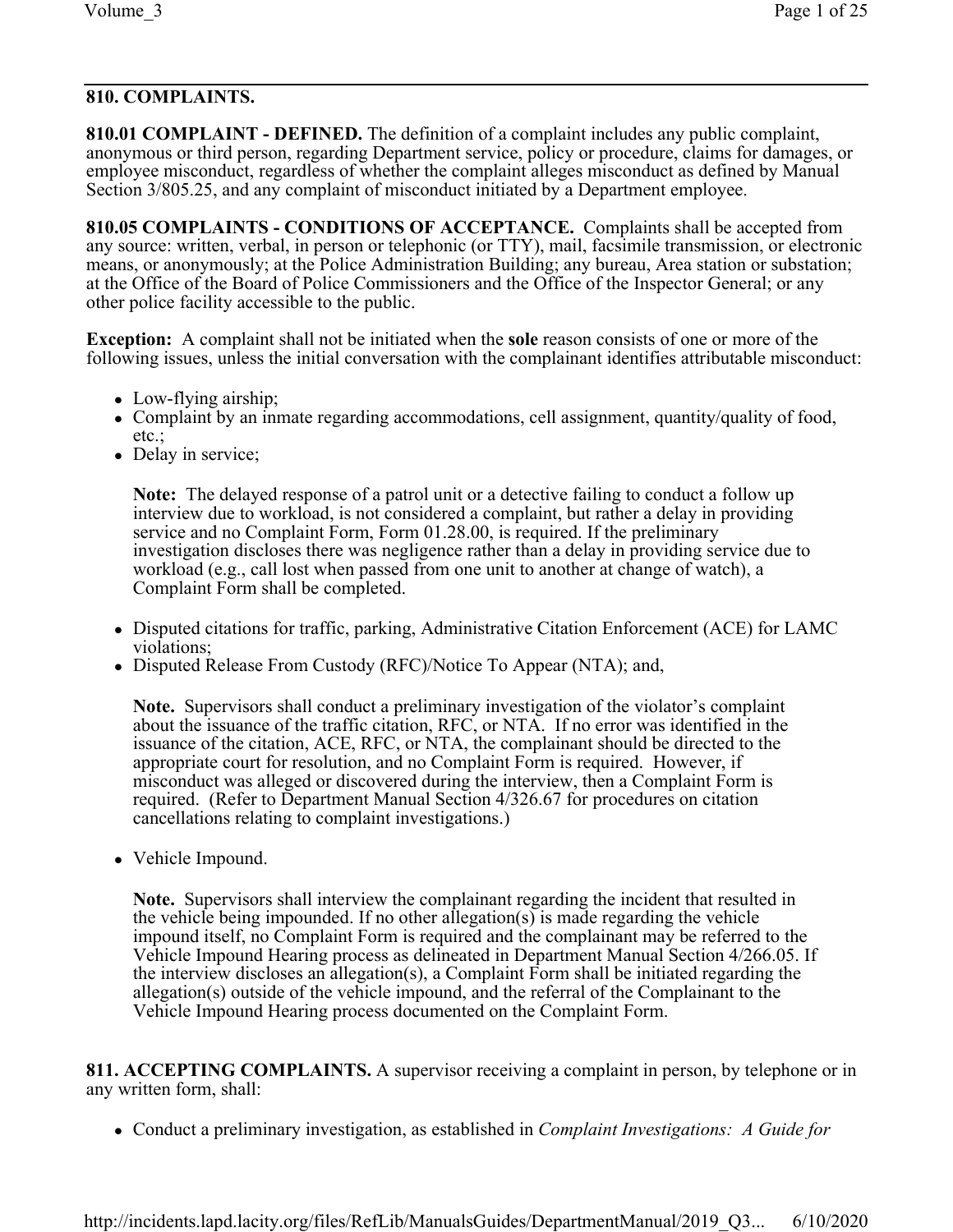*Supervisors* and as outlined in Manual Section 3/815.01;

**Exception:** Supervisors who find themselves the subject of alleged misconduct shall report the incident to an uninvolved supervisor who shall conduct the preliminary investigation.

- Complete a Complaint Form, summarizing the complaint and the complainant's statements under the Summary portion;
- Tape-record all interviews. If not practical, supervisors shall include a written justification under the Summary portion of the Complaint Form;

**Note:** If a non-employee complainant or witness refuses to be recorded, an attempt shall be made to record the refusal on tape or on a signed statement of refusal.

- Provide the complainant with the bottom copy of the Complaint Form, and advise the complainant that another copy will be mailed out with an assigned case number. If the complaint was made by telephone, leave the triplicate form intact and advise the complainant that a copy will be mailed out by IAG once a case number has been assigned;
- Attempt to resolve the matter to the satisfaction of the complainant and take appropriate action to prevent aggravation of the incident;
- Determine the complainant's willingness to participate in the Alternative Complaint Resolution (ACR) process, if appropriate; and,

**Note:** Regardless of whether a consensual resolution of the complaint is achieved by a supervisor through ACR or otherwise, **all** complaints shall still be recorded, investigated, and classified.

• Submit the Complaint Form and preliminary investigation to the watch commander, Section officer in charge (OIC), or civilian equivalent, for review.

**Note:** If, during the course of a complaint investigation, the investigating supervisor has reason to believe that additional misconduct may have occurred, other than that alleged by the complainant, the investigating supervisor shall either record the additional misconduct as a separate allegation on the original complaint or initiate a new complaint as appropriate.

# **811.05 WATCH COMMANDER/ OFFICER IN CHARGE RESPONSIBILITY**. A watch

commander, section officer in charge (OIC) or civilian equivalent who becomes aware of a complaint shall ensure that a Complaint Form is prepared without unnecessary delay. Upon receipt of a Complaint Form submitted by a supervisor, the watch commander, section OIC or civilian equivalent, shall:

- Review the form for completeness and accuracy, ensuring that a thorough preliminary investigation was conducted;
- Using the *Case Screening Factors* box on the Complaint Form, determine whether the complaint should be classified as Disciplinary or Non-Disciplinary (Refer to Manual Section 3/817 for classification guidelines);
- When appropriate, facilitate the Alternative Complaint Resolution process; and,
- Sign and date the Complaint Form and submit the complaint investigation and attachments as soon as practicable to the commanding officer for approval.

**811.15 COMMANDING OFFICER'S RESPONSIBILITY.** The primary responsibility for investigating complaint allegations rests with the employee's commanding officer. A commanding officer, upon becoming aware of a complaint, shall ensure that the original Complaint Form is forwarded to the Commanding Officer, Internal Affairs Group (IAG), within two business days of the complaint initiation (or in the event of a weekend, the following business day).

**Note:** Complaints received directly by IAG shall be handled in accordance with guidelines established in Manual Section 3/811.25. Upon receipt of a Complaint Form from IAG with a complaint form (CF)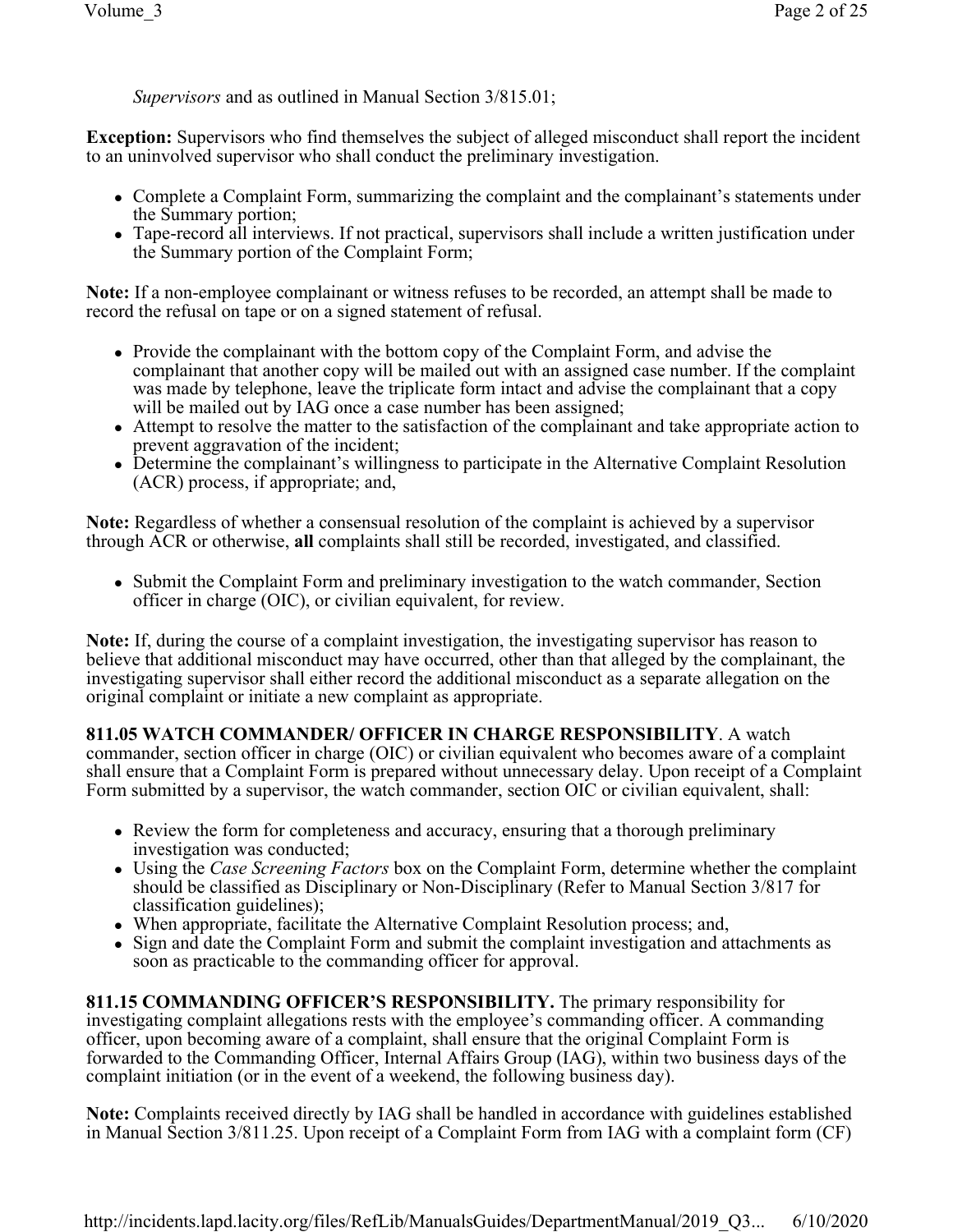number already issued, commanding officers shall ensure that a supervisor promptly investigates the complaint.

**811.20 COMMUNITY REPORTING OF A COMPLAINT OR EMPLOYEE MISCONDUCT.**  When a member of the community wishes to report misconduct and/or make a complaint, the employee shall immediately notify a supervisor.

**Use of Employee Misconduct Form.** Any employee assigned to areas accessible to the public, such as the front desks of Area stations, Police Administration Building, or other police facilities, shall first refer the complainant to a supervisor. If the community member is unwilling or unable to meet with a supervisor, the employee shall provide the individual with a Complaint of Employee Misconduct form appropriate for the language spoken; a preaddressed business reply envelope marked "ATTN: Internal Affairs Group," and a Personnel Complaint Information pamphlet appropriate for the language spoken.

Any employee who receives a completed Complaint of Employee Misconduct form shall immediately notify a supervisor. Upon the return of a Complaint of Employee Misconduct form to an Area station, Police Administration Building, the Police Commission, or any other police facility, the employee receiving the form shall ask the complainant to wait until a supervisor has reviewed the form. If the complainant is unable to wait for a supervisor, the employee shall ensure that the complainant receives the bottom copy of the form, and that a supervisor receives the original.

**Note:** During normal business hours, an employee receiving a complaint form at the Police Administration Building shall notify Internal Affairs Group. When a complaint form is received at the Police Administration Building after normal business hours or on weekends, the employee receiving the form shall contact the Department Command Post. The employee shall not forward the form, nor refer the individual submitting the complaint, to the division of occurrence.

**Supervisor's Responsibility.** When possible, a supervisor shall review the Complaint of Employee Misconduct form with the complainant to ensure that all necessary information has been obtained. If a supervisor determines that immediate action is required after the review, such action shall be taken. The supervisor shall ensure the appropriate distribution of Complaint of Employee Misconduct forms.

**Commanding Officer's Responsibility.** Commanding officers shall ensure that a supply of Complaint of Employee Misconduct forms (Forms 01.81.06, 1.81.7, 01.81.08, 01.81.09, 01.81.13, 01.81.14 and 01.81.15) with postage-paid, preaddressed business reply envelopes marked "ATTN: Internal Affairs Group," and Personnel Complaint Information pamphlets, Forms 1.81.3, 01.81.10, 01.81.17, 01.81.18, and 01.81.19, are maintained at a location accessible to the public 24 hours per day at all Area Stations, Police Administration Building, and any other police facility accessible to the public. In addition, commanding officers shall ensure that:

- Forms required to file a complaint are available, upon request, to community groups, community centers, and public and private service centers; and,
- All complaint forms received are reviewed for possible employee misconduct, and shall indicate on the form what action(s) were taken to address the matter. The author of the Complaint of Employee Misconduct form shall be notified of such action.

**811.25 COMPLAINTS MADE OTHER THAN IN-PERSON.** Letters of complaint from the public against Department employees may be comprised of any written material, including formal letters, notes, facsimiles, electronic mail correspondence, or completed Complaint of Employee Misconduct forms.

**Employee's Responsibility.** An employee who receives a letter of complaint from the public shall, without delay, deliver the letter to his/her watch commander or supervisor.

**Supervisor's Responsibilities.** When a division or Area receives a complaint other than in-person (including, but not limited to written, telephonic, electronic, audio or video) a watch commander or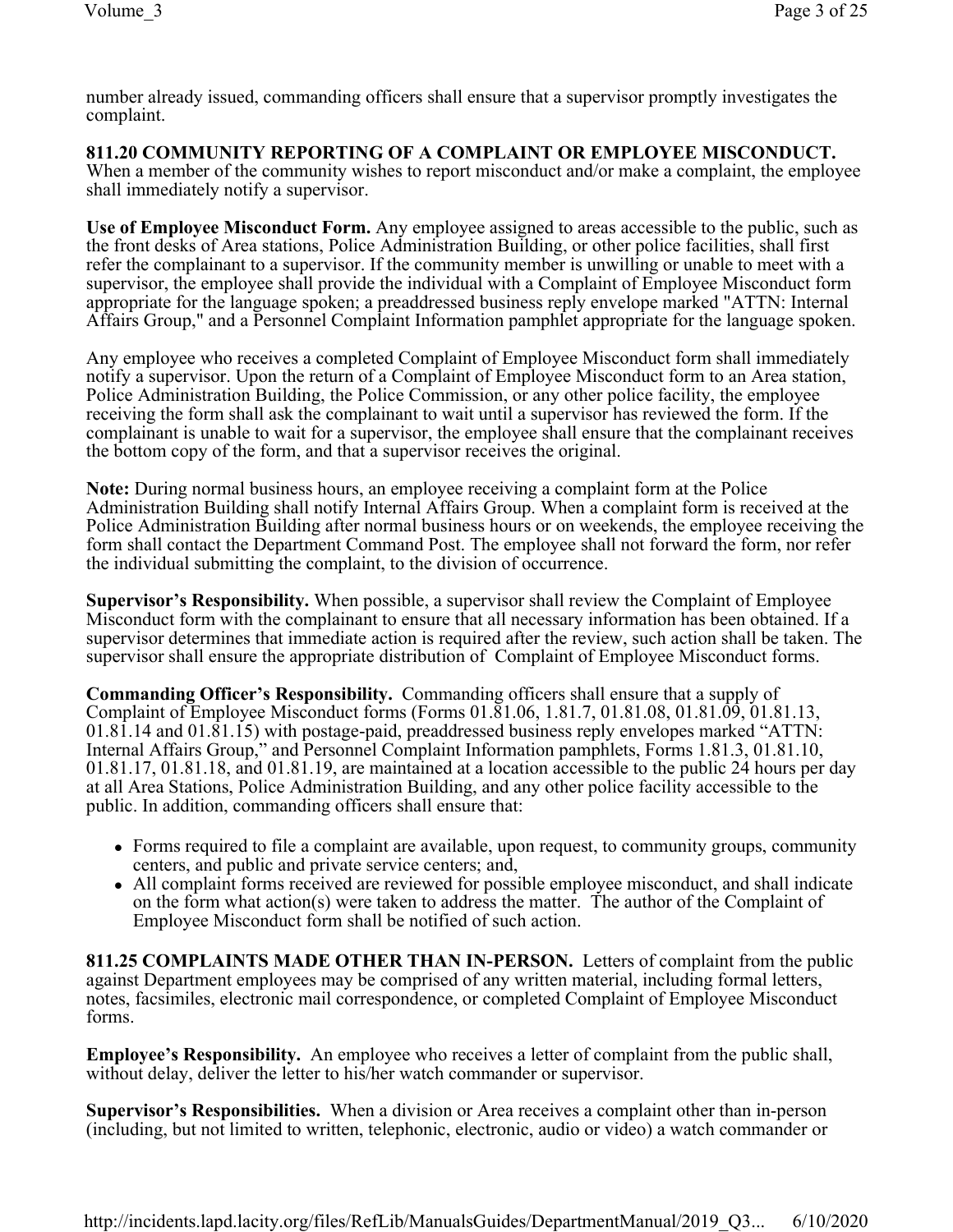supervisor shall:

- Complete a Complaint Form  $(CF)$ , Form 01.28.00, and attach the related correspondence, documents and statements; and,
- In cases involving an anonymous complaint, any investigating officer who believes that it is necessary to investigate the source of an anonymous complaint must submit a written request via Intradepartmental Correspondence, Form 15.02.00, with specific and compelling justification to the Commanding Officer, Professional Standards Bureau, for approval. Such requests should take into consideration whether the seriousness of the allegations (e.g. criminal misconduct, threats to public safety) outweighs the necessity of maintaining the anonymity of the complainant.

# **Commanding Officer's Responsibilities**. Commanding officers shall:

- Ensure that the CF is forwarded to Internal Affairs Group (IAG) within two business days of complaint initiation. The original copy of the complainant's letter shall be included as an addendum in the complaint; and,
- If a letter of complaint involves an employee from another command, the commanding officer shall ensure that his own command completes and forwards a CF to IAG along with the *original* copy of the complaint letter. Commanding officers shall ensure that a *copy* of the complaint letter is forwarded to the commanding officer of the concerned command, along with transmittal correspondence confirming that a CF was already completed and forwarded to IAG along with the original complaint letter.

**Internal Affairs Group's Responsibility.** When IAG receives any complaint from the public, IAG shall:

- Complete a CF, documenting the preliminary information only and attach the related correspondence, documents, and statements;
- Issue a CF number;
- Assign and forward the CF to the appropriate division/Area for appropriate action; and,
- Mail an acknowledgment of the complaint to the complainant with the CF number referenced (second copy of CF).

**811.30 PERSONS COMPLAINING TO THE POLICE COMMISSION.** When a complaint is made to the Board of Police Commissioners or a member of the Commission staff, the Executive Director shall cause an evaluation of the complaint to be made.

The Executive Director shall bring the complaint to the attention of the Board when, in the Director's judgment, the Board should be informed, and in any of the following cases:

- There is reason to believe that established disciplinary procedures have not been followed;
- The nature or magnitude of the complaint, if true and made known, would be likely to cause great public concern; or,
- The complaint appears reasonable and there is evidence that repeated efforts by the complainant have not provided relief.

Normally, complaints made to the Commission staff shall be handled in the following manner:

• Complaints against a member of the Department or about Department policy or procedure, shall be referred to Internal Affairs Group and processed in accordance with Manual Section 3/822.05.

**Exception:** When a complaining person expresses a desire not to be interviewed by a sworn member of the Department, a non-sworn member of the Commission staff shall conduct the interview and complete any additional reports required by established procedures. Investigations shall be processed in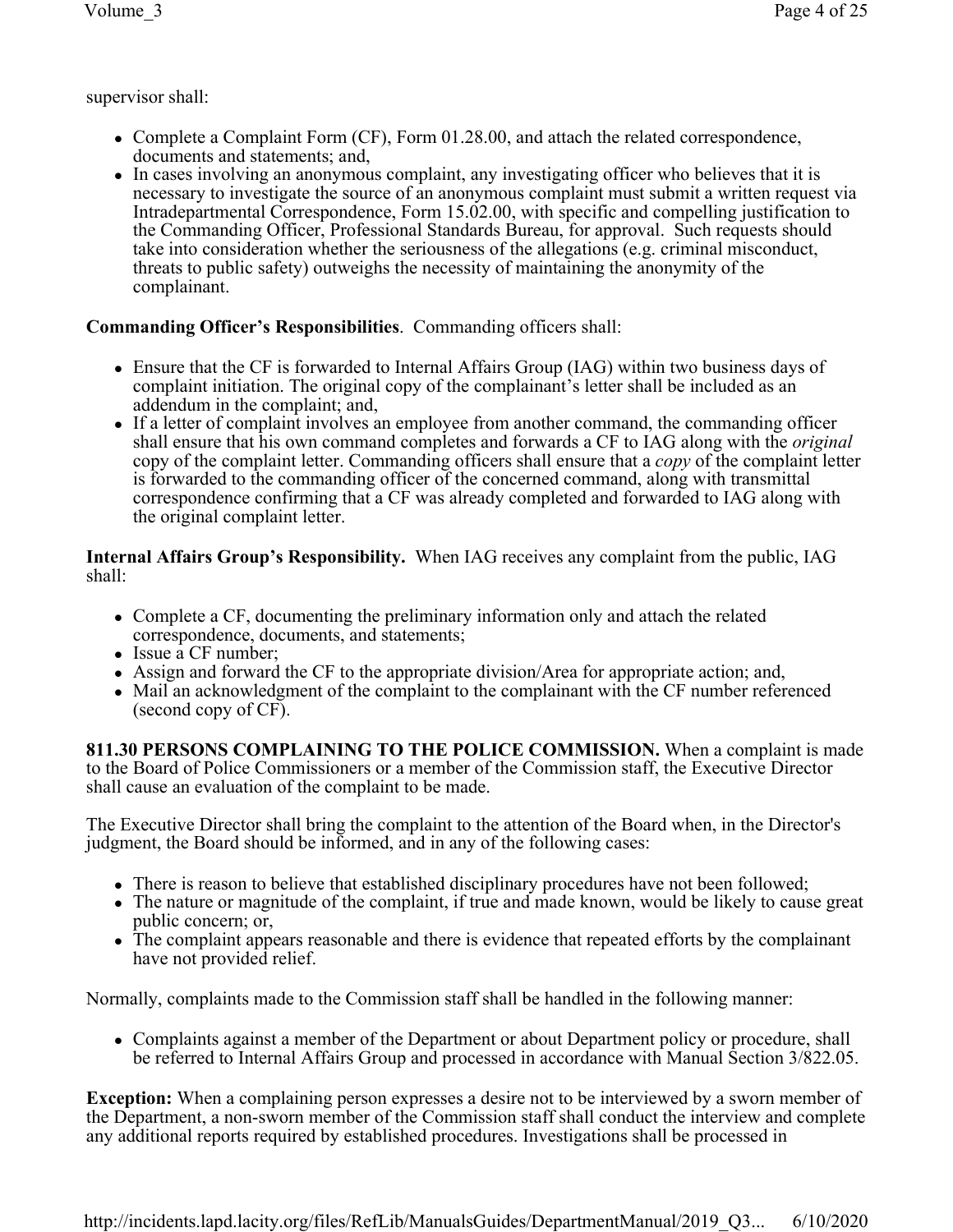accordance with Manual Section 3/815.

**812. COMMUNITY COMPLAINT AND COMMENDATION POSTER.** The following entities have responsibility for ensuring that Community Complaint and Commendation Posters, Form 01.81.28, are on display to the public throughout the Department and City Council field offices:

- Area commanding officers shall ensure posters are displayed at their facilities where they are visible to the public and provide posters to all City Council field offices within their Areas.
- The Commanding Officer, Custody Services Division, shall ensure the poster is made available at the Police Administration Building front desk.
- The Office of the Secretary, Board of Police Commissioners, shall ensure the poster is available at the offices of the Board of Police Commissioners and the Office of the Inspector General.
- All bureau and group commanding officers whose commands are accessible to the public shall ensure that the posters are displayed.
- The Commanding Officer, Internal Affairs Group, shall provide posters to all City Hall offices of the City Council and to the Mayor's Office.

# **813. INITIAL ACTION – COMPLAINTS AND COMPLAINTS OF MISCONDUCT.**

**813.05 EMPLOYEE'S RESPONSIBILITY.** When an employee becomes aware of possible misconduct by another Department employee, the employee shall immediately report the incident to a supervisor and/or directly to Internal Affairs Group (IAG). This requirement applies to all employees, including supervisory personnel and managers (the rank of captain or above), who learn of possible misconduct through the review of an employee's work. Generally, the supervisor accepting the complaint shall initiate the Complaint Form. Only supervisors shall initiate Complaint Forms.

**813.10 EMPLOYEE FAILURE TO PROPERLY ACCEPT A COMPLAINT.** A Complaint Form, Form 01.28.00, shall be used to document all complaints when a Department employee allegedly:

- Fails to inform any member of the public who indicates a desire to file a complaint, of the means by which a complaint may be filed;
- Attempts to dissuade a member of the public from filing a complaint; or,
- Refuses to accept a complaint.

**813.20 NOTIFICATION REQUIREMENTS.** When immediate action is necessary or the complaint is such that it may subject the employee or the Department to severe criticism or liability, the concerned supervisor shall ensure that the following notifications are made without delay to:

- The employee's watch commander/officer in charge (OIC), or civilian equivalent, who shall notify the employee's commanding officer; and,
- Internal Affairs Group.

**Note:** When the employee's commanding officer is not available or when Internal Affairs Group is closed, the notification shall be made to the Department Command Post.

**Complaints Regarding Employees Assigned Outside the Area/Division.** A watch commander shall, when a complaint concerns an employee from another division or Area, complete a Complaint Form and notify the on-duty watch commander or OIC at the employee's Area/division of assignment. If immediate action by that employee's commanding officer is necessary, the on-duty watch commander or OIC at the employee's Area/division of assignment shall be responsible for making such notification (s).

**Exception:** When a public allegation of misconduct is made at a Department Jail and the accused employee is not assigned to Custody Services Division, the Custody Services Division Watch Commander shall telephonically contact a supervisor at the employee's division of assignment to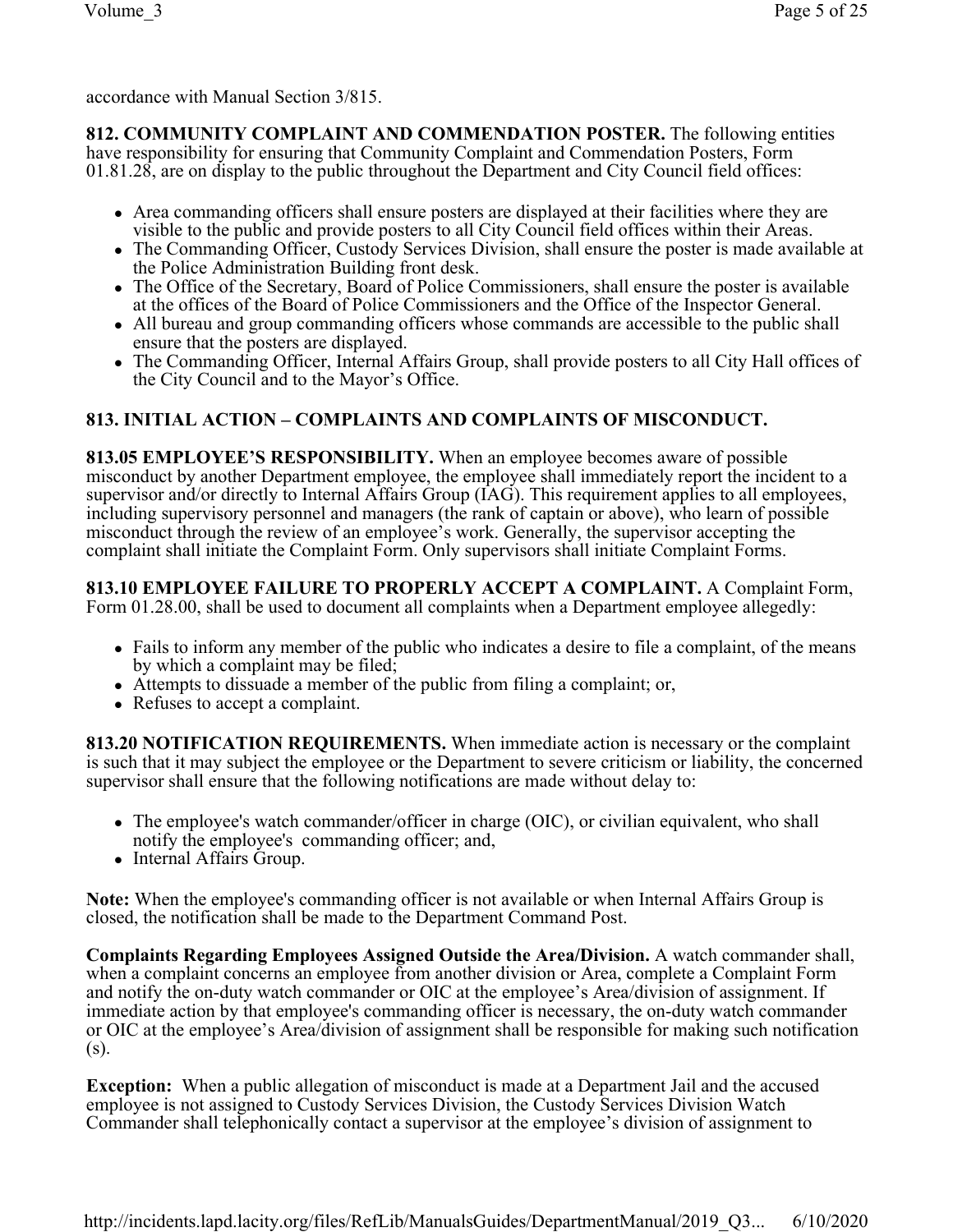handle the complaint investigation.

**Note:** If the response of a supervisor from the accused employee's division of assignment would **severely** impact the operational needs of that command, a supervisor from Custody Services Division shall initiate a complaint investigation and complete all required reports. However, such a decision must be justified based on sound judgement and bona fide operational needs (e.g., major occurrence, etc.). A general shortage of supervisors or supervisory workload will not justify a refusal to respond.

If the complainant is not in the custody of Custody Services Division or is in the process of being released and indicates a desire not to wait for the responding supervisor, the concerned Custody Services Division supervisor shall accept the complaint. Also, if the entity the concerned employee is assigned to is unavailable (e.g., due to hours of operation, etc.), Custody Services Division shall also accept the complaint and conduct the preliminary investigation.

Upon receiving notification by the Custody Services Division Watch Commander of a complaint against an employee assigned to his/her Area, the watch commander of the accused employee shall ensure that a supervisor responds to Custody Services Division in a timely manner. The assigned supervisor shall initiate a complaint investigation and conduct a comprehensive preliminary investigation.

When the alleged complaint is of a nature that the integrity of the investigation might be jeopardized by reducing the allegations to writing, the supervisor shall verbally report to the employee's commanding officer, who shall verbally report to the Commanding Officer, Internal Affairs Group.

# **815. INVESTIGATING AND REPORTING COMPLAINTS – AREA/DIVISIONS.**

**815.01 GENERAL INVESTIGATION GUIDELINES.** In addition to existing procedures set forth in both the Department Manual and the Internal Affairs Group (IAG) functional manual, *Complaint Investigations: A Guide for Supervisors,* the following procedures shall apply to complaint investigations:

- Identifying all involved employees;
- Obtaining names, addresses, and telephone numbers of all witnesses, and a summary of their statements. (Indicate the times, locations, and business and residence phone numbers where witnesses will be available for re-interview.);
- The interviews of all complainants, involved Department employees, and witnesses shall be conducted individually (no group interviews) and shall be recorded. Should a non-employee complainant or witness refuse to be recorded, an attempt shall be made to record the refusal on tape or on a signed statement of refusal;

**Exception:** Recording interviews is not mandatory for Department-initiated complaints alleging minor misconduct, such as Failure to Qualify, Failure to Appear, preventable traffic collisions and minor neglect of duty complaints. However, depending on the circumstances of the case, the commanding officer may direct that all interviews be recorded.

Whenever practicable and appropriate, complainants and witnesses shall be interviewed at sites and times convenient to them, including private residences or places of business;

- Interview all involved supervisors regarding their conduct at the scene during the incident;
- The entity responsible for the preliminary complaint investigation shall notify, without delay, the involved Department employee and his or her respective supervisor of a pending investigation(s), excluding those investigations deemed confidential under the law (as determined by the Department);
- Inconsistencies between statements made by Department employees and witnesses shall be identified and documented;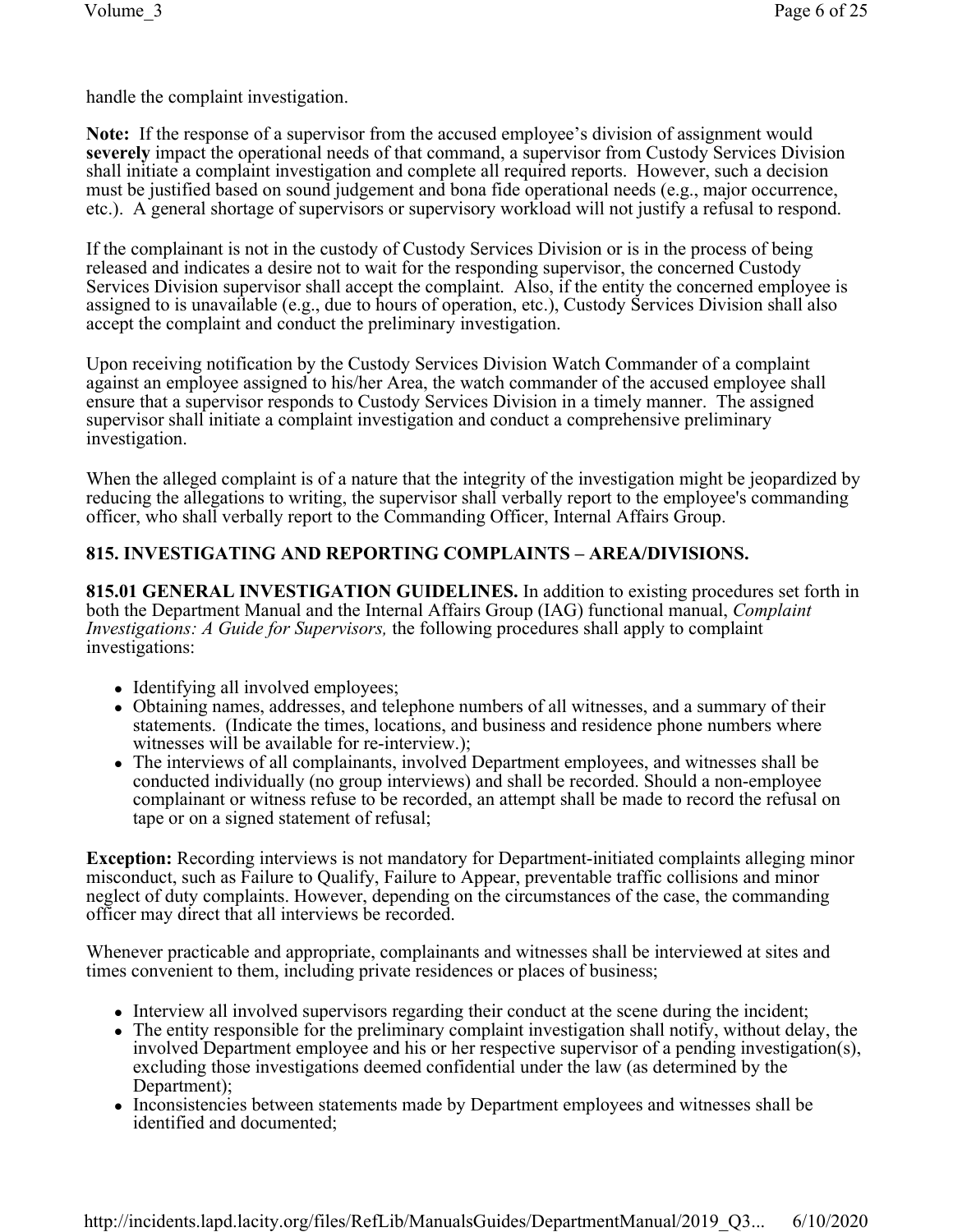• The entity responsible for the investigation shall coordinate the collection and preservation of all appropriate evidence, including canvassing the scene to locate possible witnesses if appropriate;

**Note:** The burden for locating and interviewing all potential witnesses rests with the Department.

- Visual examination for trauma, medical treatment for actual or alleged injury;
- $\bullet$  Photographs (utilize color film when appropriate);
- Inspection of the object alleged to have caused injury (objects should be photographed and, when practicable, retained); and,
- Administer appropriate sobriety tests required for the preliminary investigation of the offense (3/836).

The withdrawal of a complaint, the unavailability of a complainant to make a statement, or the fact that the complaint was filed anonymously or by a third party, shall not be reasons to adjudicate a complaint without further attempts to investigate. Commanding officers shall ensure reasonable efforts are made to get to the truth of the matter.

# **816. REPORTING A COMPLAINT.**

**816.01 SUPERVISOR'S RESPONSIBILITY.** When a supervisor becomes aware of a public complaint, or a complaint of misconduct initiated by Department personnel, the supervisor shall accept the complaint and:

• Conduct a preliminary investigation, as established in *Complaint Investigations: A Guide for Supervisors.* 

**Exception:** Supervisors who find themselves the subject of alleged misconduct shall report the incident to an uninvolved supervisor who shall conduct a preliminary investigation and, if necessary, complete a Complaint Form, Form 01.28.00.

- Complete a Complaint Form, summarizing the complaint and the complainant's statements under the Summary portion;
- Tape-record all interviews. If not practical, supervisors shall include a written justification under the Summary portion of the Complaint Form;

**Note:** If a non-employee complainant or witness refuses to be recorded, an attempt shall be made to record the refusal on tape or on a signed statement of refusal.

- Provide the complainant with the bottom copy of the Complaint Form, and advise the complainant that another copy will be mailed out with an assigned case number. If the complaint was made by telephone, leave the triplicate form intact and advise the complainant that a copy will be mailed out by IAG once a case number has been assigned;
- Attempt to resolve the matter to the satisfaction of the complainant and take appropriate action to prevent aggravation of the incident;
- Determine the complainant's willingness to participate in the Alternative Complaint Resolution (ACR) process, if appropriate; and,

**Note:** Regardless of whether a consensual resolution of the complaint is achieved by a supervisor through ACR or otherwise, **all** complaints shall still be recorded, investigated, and classified.

• Submit the Complaint Form and preliminary investigation to the watch commander, Section officer in charge (OIC), or civilian equivalent, for review.

**Note:** If, during the course of a complaint investigation, the investigating supervisor has reason to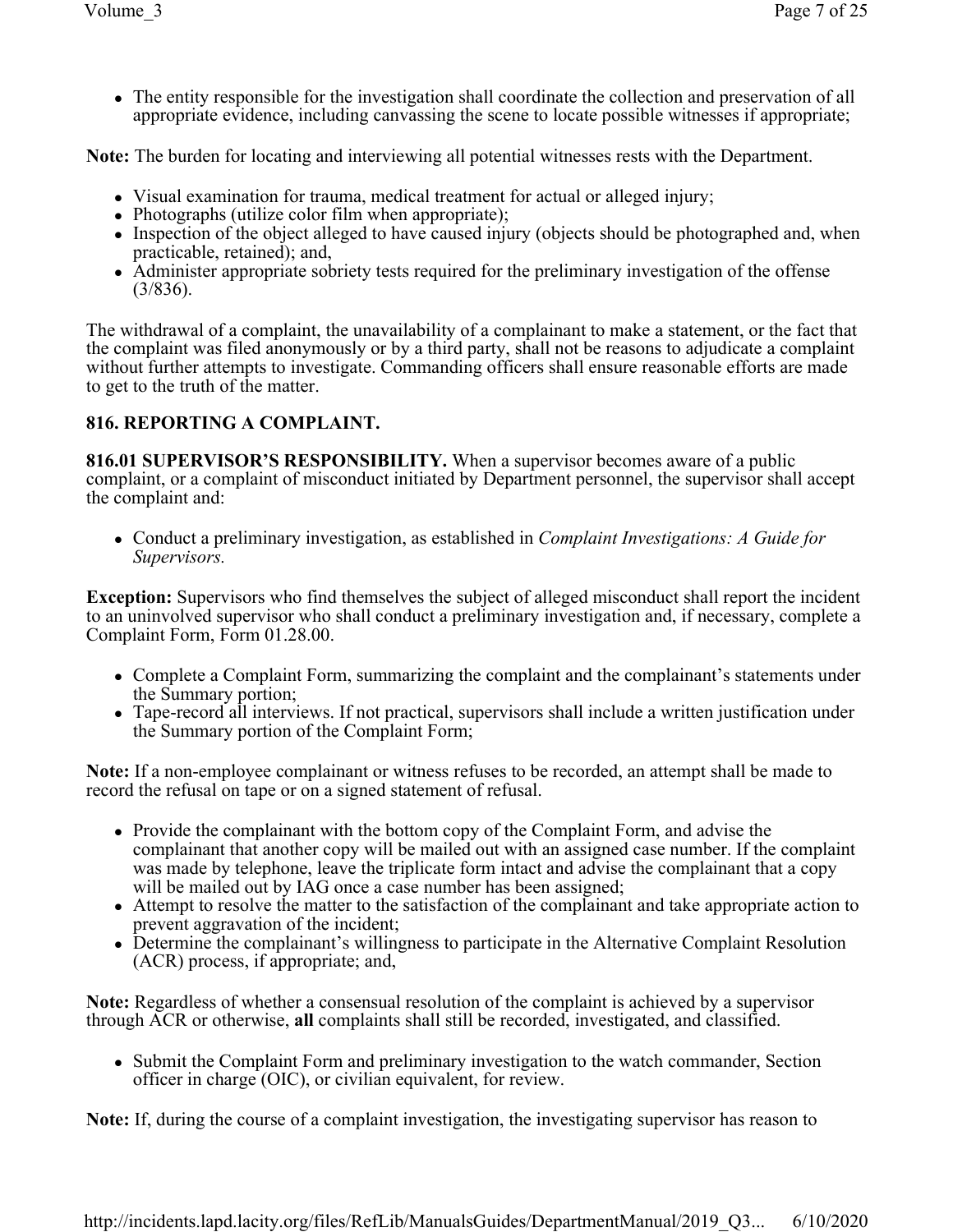believe that additional misconduct may have occurred, other than that alleged by the complainant, the investigating supervisor shall either record the additional misconduct as a separate allegation on the original complaint or initiate a new complaint as appropriate.

**816.05 INTERNAL AFFAIRS GROUP'S RESPONSIBILITY.** Internal Affairs Group (IAG) will issue Complaint Form (CF) numbers for all Complaint Forms, Form 01.28.00, received and approved by a commanding officer. Upon the issuance of the CF number, IAG will enter the number on the Complaint Form and mail a copy to the address indicated by the complaint.

Internal Affairs Group shall promptly review every complaint, Form 01.28.00, determine whether the complaint will be investigated by IAG or by the employee's command, and promptly notify and forward the complaint to the affected entities for appropriate action. For tracking purposes, Internal Affairs Group shall maintain copies of all complaint forms received and forwarded to the command. Within one week of receiving the complaint, Internal Affairs Group shall provide the Office of the Inspector General with all complaint information including the entity assigned to investigate the complaint.

**Note:** The Office of the Inspector General will review the complaint information to ensure complaints are being received in a manner that complies with existing Department policy and procedure.

# **817. CLASSIFICATION OF COMPLAINTS.**

### **817.05 CLASSIFYING A COMPLAINT AS NON - DISCIPLINARY OR DISCIPLINARY.**

Complaints reported on a Complaint Form shall be classified as either **Disciplinary** (Manual Section 3/812) or **Non-Disciplinary.** The watch commander, Section OIC, or civilian equivalent is responsible for the initial complaint classification; however, the employee's commanding officer may reclassify the complaint at any time. A commanding officer's decision to classify a complaint as Non-Disciplinary shall be final unless a substantial justification for changing it can be articulated at the Bureau level.

**818. NON - DISCIPLINARY COMPLAINTS**. A complaint may be classified as Non-Disciplinary when the following criteria is met:

- The complaint, as stated, would not amount to the commission of a felony or misdemeanor crime;
- The complaint, as stated, may not result in discipline against the employee, or the complained of act or omission by the employee has no nexus to the employee's position with the Department;
- The complaint was not initiated as a result of a Department integrity audit conducted by Professional Standards Bureau, Special Operations Division;
- The complaint does not allege any of the following: unauthorized force; discrimination of any kind; unlawful search and/or unlawful seizure of person or property; dishonesty; domestic violence; improper/illicit use of alcohol, narcotics, or drugs; sexual misconduct; theft, or retaliation/retribution against another employee;

**Exception:** When it is clearly proven at the time of the preliminary complaint investigation that the alleged misconduct is Demonstrably False, as defined in this section, the allegation may be classified as Non-disciplinary.

- The complaint was not as a result of concerns arising out of a criminal prosecution, or, dismissal of California Penal Code Section 148 charges, or otherwise initiated by a judge or prosecutor acting in their official capacity;
- The accused employee has no apparent pattern of similar behavior (should generally be limited to the past five years) for which he/she is accused; and,
- The complaint was not initiated in response to civil suits or claims for damages involving on-duty conduct and civil lawsuits regarding off-duty conduct required to be self-reported by employees.

**Commanding Officer's Responsibilities.** A commanding officer who recommends a Non-Disciplinary classification shall check the appropriate box on the Complaint Form, Form 01.28.00, and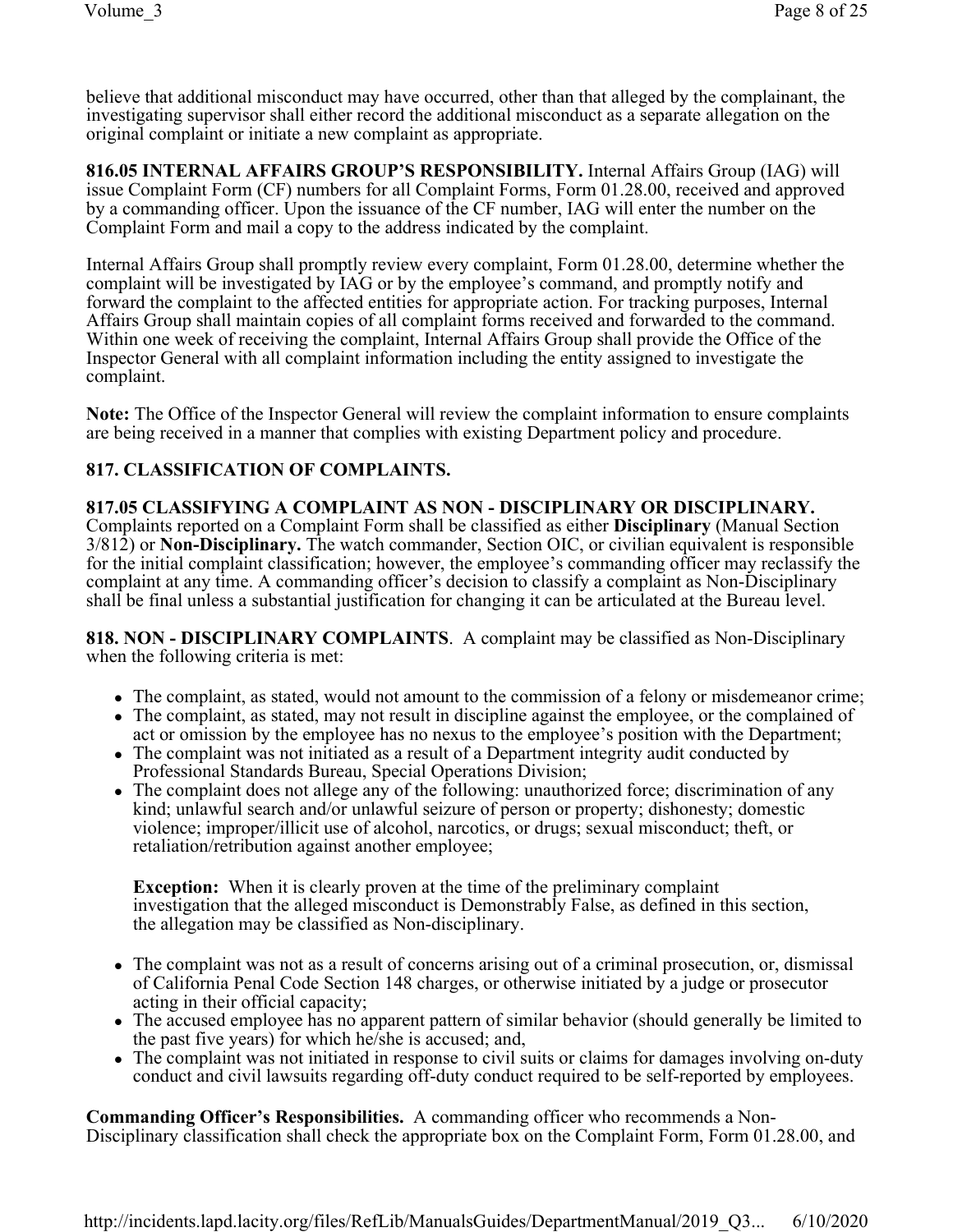select the appropriate disposition/rationale as follows:

• Policy/Procedure. The facts of the case revealed that the complaint relates to Department policy/procedure and not to a specific employee's actions.

**Note:** Complaints against Department policy and procedure not specifically addressing an employee's actions shall still be initiated on a Complaint Form. In such cases, the Department shall be named as the accused employee, and the complaint will be adjudicated as Non-Disciplinary. Individuals making complaints against Department policy and procedure shall also be referred to the Department entity having functional oversight of the policy or procedure. If the complainant cannot be satisfied, he/she shall be referred to the Board of Police Commissioners.

- <sup>l</sup> **Employee's Actions Did Not Rise to the Level of Misconduct.** A preliminary investigation revealed that the allegations did not rise to the level of misconduct and/or the named employee's actions were protected by law or found to be consistent with Department policy or procedure.
- **Employee's Actions Could Have Been Different.** The facts in the complaint revealed the employee's actions could have been different. However, the employee's act or omission is best addressed through corrective action by the employee's commanding officer. The corrective action (s) taken was:
	- $\circ$  Counseling;
	- $\circ$  Training;
	- ¡ Employee Comment Sheet (Comment Card), Form 01.77.00;
	- ¡ Notice to Correct Deficiencies, (City) Form General 78; or,
	- $\circ$  Referral.
- **Demonstrably False.** When it is clearly proven that an allegation did not occur.

**Note:** An allegation is considered to be "clearly proven" as Demonstrably False under the following circumstances:

- The complainant is determined to be vexatious, i.e., the complainant demonstrates an irrational thought process and/or has established a pattern of making chronic or crank complaints; or,
- Body Worn Video (BMW) or Digital In-Car Video System (DICV) footage, or other audio or video evidence captured the entire incident or citizen contact, and conclusively shows that the employee(s) did not commit the alleged misconduct or did not violate Department policy or procedures.

Consistent with Department policy, all allegations of misconduct initiated by a member of the public, including those determined to be Demonstrably False, must be recorded on a Complaint Form, Form 01.28.00. However, when an audio or video recording clearly proves that an allegation of misconduct is Demonstrably False, the accused and witness officers need not be interviewed regarding the Demonstrably False allegation.

- **Department Employee(s) Not Involved.** The preliminary investigation revealed that the complaint did not involve a Department employee(s).
- **Resolved Through Alternative Complaint Resolution.** The complainant and the accused employee(s) resolved the complaint through the Alternative Complaint Resolution (ACR) mediation process.

**818.05 ADJUDICATION OF A NON - DISCIPLINARY COMPLAINT.** After approving a complaint's final classification as Non-Disciplinary, the employee's commanding officer shall: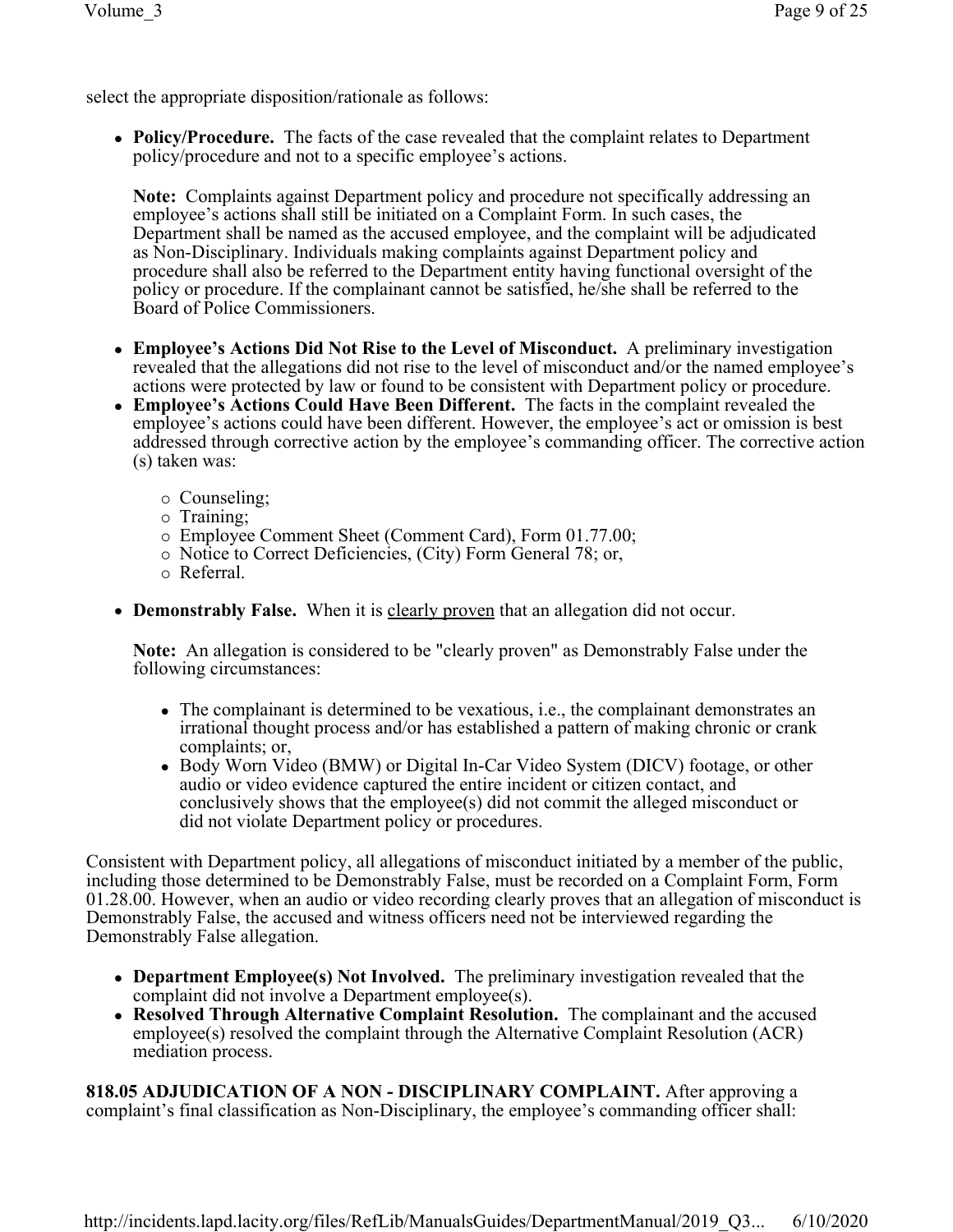- Complete and sign the Complaint Form  $(CF)$ ;
- Meet with and discuss the complaint with the employee, and provide the employee with a copy of the investigation; and,
- Sign the complainant's reply letter, and forward it with the complaint to the next level of review.

**Role of Bureau Commanding Officer.** Bureau commanding officers reviewing a complaint that has been classified as Non-Disciplinary, shall:

- $\bullet$  Sign the CF if they concur; and,
- Ensure that all closed Non-Disciplinary complaints are forwarded to Internal Affairs Group (IAG), along with the original completed investigation and a Personnel Complaint Statistical Form, Form 01.19.00, and reply letter.

**Note:** The commanding officer's decision on a Non-Disciplinary complaint shall be final unless a substantial justification for changing it can be articulated at the bureau level. If this occurs the Non-Disciplinary complaint shall be returned to the employee's commanding officer with a written rationale and direction for how to proceed.

**Role of Internal Affairs Group.** Internal Affairs Group shall have review authority and responsibility for all Non-Disciplinary complaints.

Upon review of a Non-Disciplinary complaint IAG shall:

- Close out the CF and file them by CF number in IAG's Miscellaneous files; and,
- Date and send the reply letters to the complainants.

**Note:** The division and bureau commanding officer's decision on a Non-Disciplinary complaint shall be final unless a substantial justification for changing it can be articulated by IAG. If this occurs, the Non-Disciplinary complaint shall be returned to the bureau commanding officer with a written rationale and direction for how to proceed.

**819. ALTERNATIVE COMPLAINT RESOLUTION PROCESS.** A Non-Disciplinary or Disciplinary complaint may be designated for the Alternative Complaint Resolution (ACR) mediation process when **all** of the following criteria are met:

- The complaint of the alleged misconduct is Non-Disciplinary or Disciplinary, but minor in nature (e.g., discourtesy, disrespect, or a minor Neglect of Duty, etc.) as alleged by the public;
- The employee has no apparent pattern of similar behavior (should generally be limited to the past five years) for which he/she is accused; and,
- The complainant and the employee have agreed to participate in good faith.

Generally, the watch commander, section OIC, or civilian equivalent, shall appoint a supervisor to serve as ACR facilitator. However, nothing precludes a **supervisor** who is responding to a complaint in the field from utilizing ACR at the time the complaint is made, with concurrence from the watch commander, section OIC, or civilian equivalent. An assigned facilitator may attempt to resolve the issue through ACR without the employee being present.

**Note:** Prior to conducting ACR, assigned facilitators shall review training material prepared by Internal Affairs Group.

**General Guidelines for ACR**. When a complainant and/or accused employee indicates a desire for ACR, the process should be expedited. In the event ACR is delayed more than 30 calendar days, absent exigent circumstances, the complaint shall be returned to the commanding officer for classification and adjudication.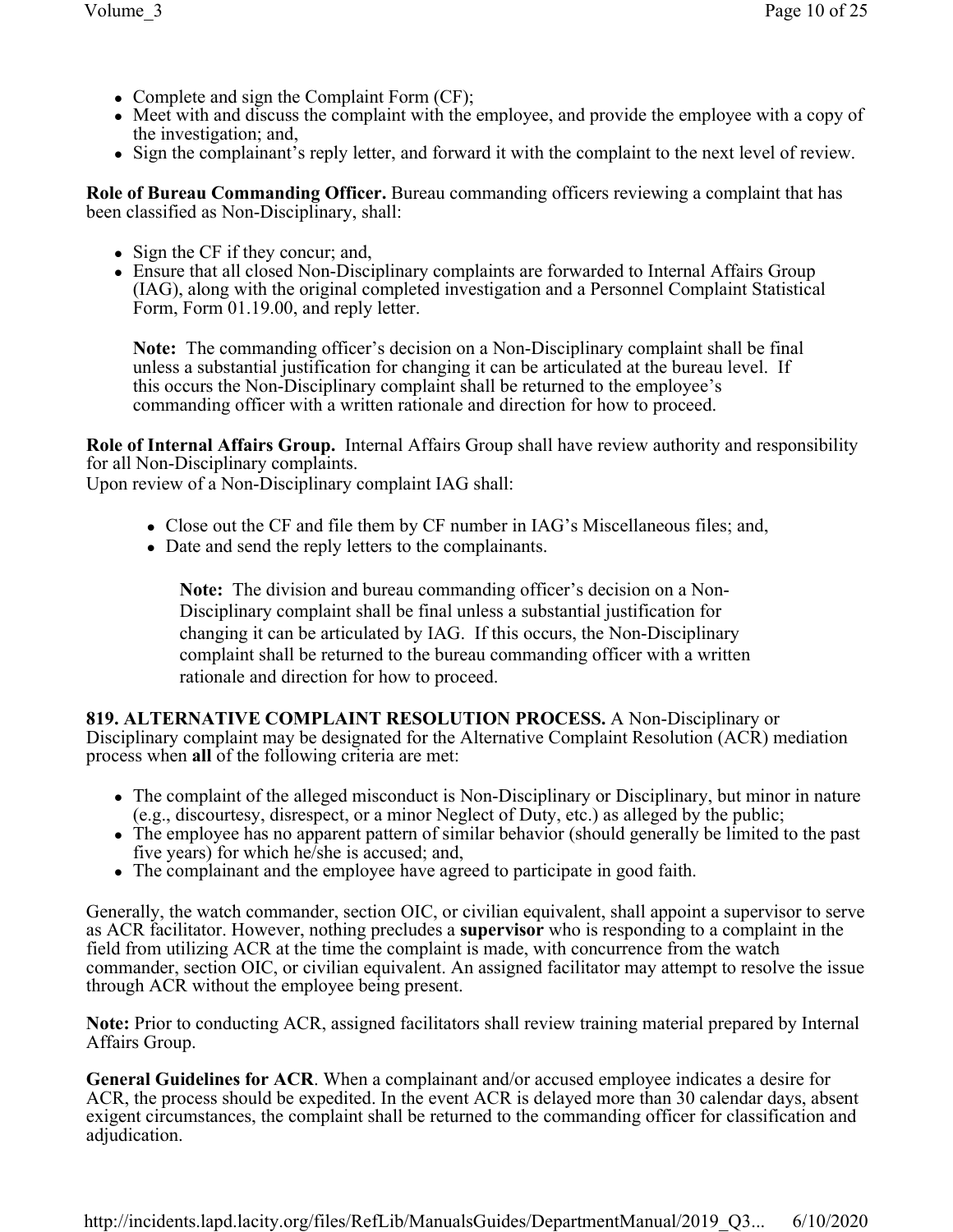Prior to ACR, the complainant shall sign an Alternative Complaint Resolution Acknowledgement, Form 01.28.06. A single ACR session should be sufficient, and all ACR discussions shall be considered confidential.

The presence of outside parties is discouraged; however, the assigned facilitator may exercise discretion in establishing parameters for the ACR session. Accused employees may not have an employee representative present, nor may a complainant have legal counsel. Sessions shall not be audio/video recorded. The assigned facilitator shall have the final authority over the ACR session.

**Note:** When the accused employee insists on the presence of an employee representative during ACR, or the complainant requests legal counsel, complaints shall be returned to the commanding officer for classification and adjudication.

**Role of Facilitator.** The process of resolving conflict requires all parties to be forthright and willing to accept responsibility. In fact, a full and complete discussion of events may include an admission to the complained of behavior. It is understood that this is part of the resolution process and confidentiality will be maintained. However, should a **significant** act of misconduct come to light, the ACR session shall be stopped and the complaint referred for classification and adjudication.

**Withdrawal from ACR.** If, prior to completing the ACR session, either the complainant or the accused employee chooses to withdraw, the complaint shall be referred to the accused employee's commanding officer for appropriate disposition. Likewise, an assigned facilitator may stop the ACR process and refer the case to the commanding officer for appropriate disposition if one or both parties involved are not participating in good faith.

In any of these cases, the complainant and employee shall be advised of the investigation's outcome via established complaint procedures. No prejudice shall be inferred upon either party for withdrawing from ACR.

If at any time after the ACR session is adjourned, the complainant wants to renew the complaint, no new complaint shall be initiated; and, absent new and significant evidence of serious misconduct, no investigation shall be undertaken. The resolution by ACR shall stand, and no further action relative to the incident may be initiated after the completion of ACR.

**Challenge to ACR**. If, based on compelling circumstances, a commanding officer determines ACR is not appropriate (due to either the nature of the complaint or the employee's work history), that commanding officer may override a watch commander's decision, even if ACR has already occurred. If this occurs, the commanding officer shall provide the employee with a written rationale, providing substantial justification.

# **820. DISCIPLINARY COMPLAINTS.**

**820.01 COMPLAINT INVESTIGATION REPORT.** Using an Intradepartmental Correspondence, Form 15.02.00, the following headings shall be used when completing the Complaint Investigation Report that alleges misconduct:

- Complaint;
- Summary (including Allegations);
- Investigation;
- Investigator's Notes (including author's name and signature and approval block);
- Witness List;
- Addenda; and,
- Allegation List (not as a page of the report, but as a helpful tool for the reader).

Depending upon the complexity of the investigation, the final report can be as brief or as detailed as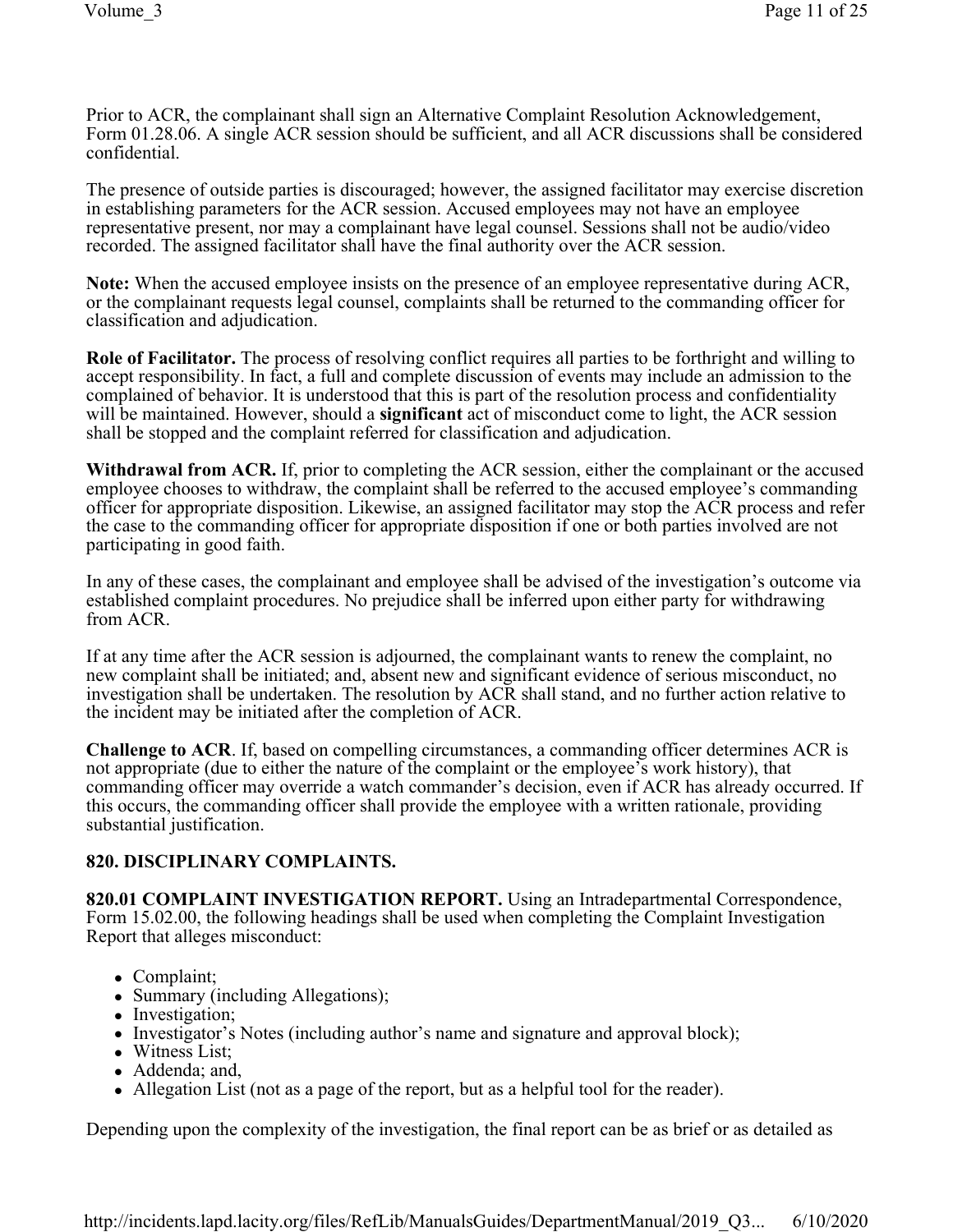necessary, so long as it enables the reviewer to properly adjudicate the complaint.

**820.05 CHRONOLOGICAL RECORD FOR COMPLAINTS.** City and state laws establish the limitations periods during which an employee may be discharged, suspended, demoted in rank, or suspended and demoted in rank. Since the limitations period is based on the date the misconduct was discovered by an uninvolved supervisor, documentation of the date on which specific information is obtained is essential. Generally, this will be the same as the "Date/Time Reported" on the Complaint Form, Form 01.28.00. On occasion, the initial information may be too vague to constitute misconduct and/or additional misconduct may come to the Department's attention during the subsequent investigation.

Commanding officers shall ensure that a Chronological Record, Form 03.11.06, is completed by the supervisor assigned to complete a complaint investigation. The Chronological Record shall be used to document an in-depth chronological record of the investigation, recording the dates and times of initial notification and all investigative contacts and processes. It shall include the person to whom information was given as well as the supervisor completing each entry. If the same supervisor completes all entries, a statement to that effect may be made at the end of the Chronological Record and signed by the supervisor. The Complaint Form (CF) number of the concerned complaint shall be placed in the box titled "DR" at the top of each page of the Chronological Record.

**Exception:** It is not necessary to complete a Chronological Record in conjunction with the following disciplinary matters:

- Failure to Qualify;
- Failure to Appear in Court;
- Preventable Traffic Collision, when there is no other misconduct;
- Use of Force Internal Process Report; and,
- Non-Disciplinary Complaints.

**Note:** Following Skelly procedures, the original Chronological Record is to be forwarded with the completed Complaint Form through channels to Internal Affairs Group. Generally, the Chronological Record should **NOT** be used by the commanding officer in adjudicating the complaint and, thus, should not be included in the materials given to the accused employee.

Supervisors completing a Chronological Record in conjunction with a complaint investigation should be aware that the Chronological Record may be subject to discovery. Any Chronological Record completed in conjunction with such complaints shall **only** be released after confidential information, if any, is redacted and with the approval of the Commanding Officer, Internal Affairs Group.

When the investigation is completed by Internal Affairs Group, the Chronological Record shall be retained by Internal Affairs Group pending the adjudication of the complaint.

**820.15 ADMINISTRATIVE INTERROGATION ADMONITIONS.** When an administrative interrogation focuses on or involves possible criminal misconduct by an employee, the employee shall be advised of his/her Miranda rights before questioning begins, or at the point at which the interrogation begins to focus on possible criminal misconduct.

If the employee waives his/her Miranda rights, no further admonition is necessary. If the employee declines to waive his/her Miranda rights and the administrative interview is to continue, the interrogating officer shall read the Administrative Admonition of Rights from the Employee Rights Card verbatim as follows:

- Your silence could be deemed as insubordination and lead to administrative discipline, which could result in your discharge or removal from office; and,
- Any statements made under the compulsion of the threat of such discipline cannot be used against you in any subsequent criminal proceeding.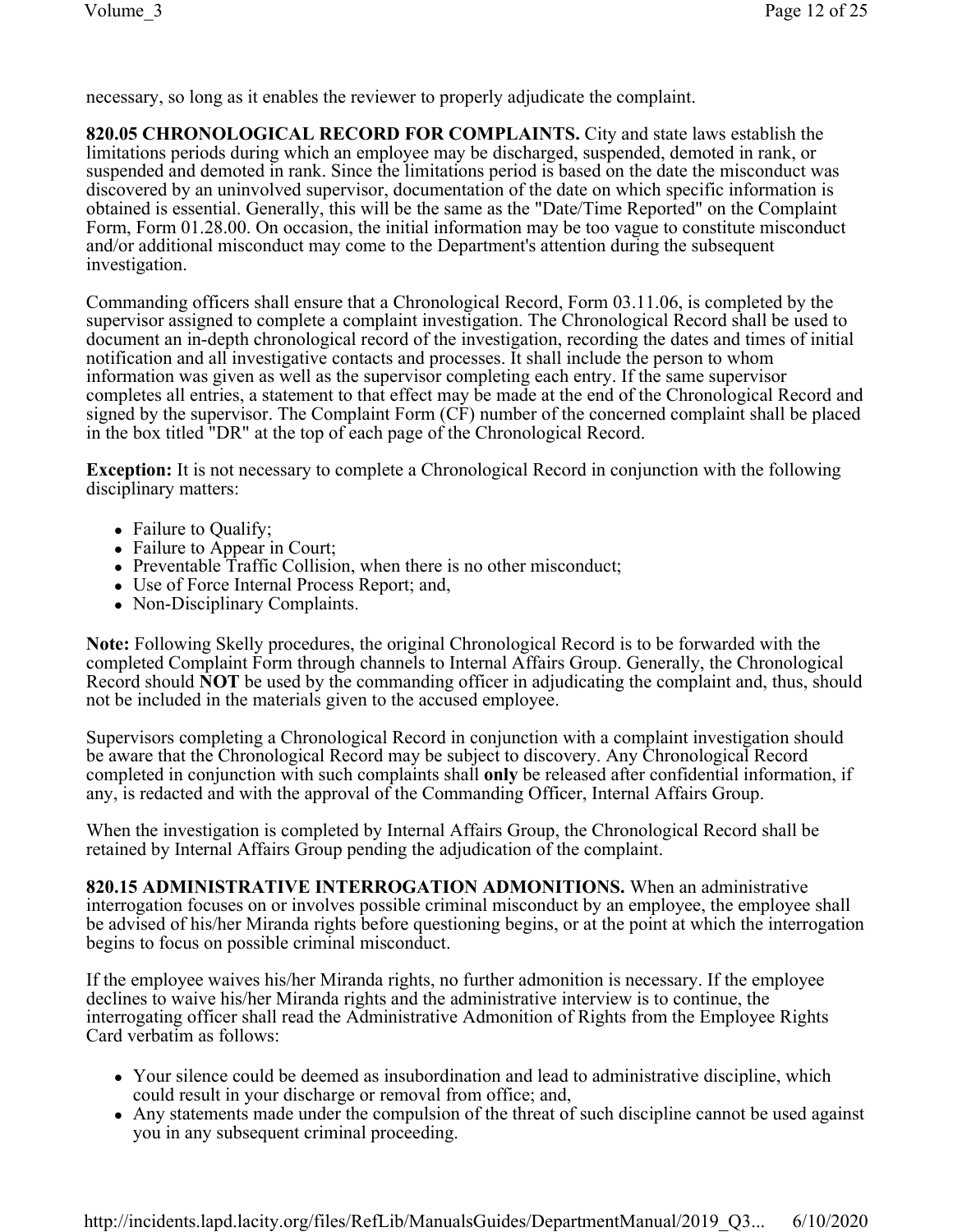After reading the Administrative Admonition of Rights to an employee during a complaint investigation the interrogating officer shall:

- Request that the employee being interviewed sign and date the Employee Advisement Form, Form  $01.81.05$ , in the appropriate space;
- Sign the Form  $01.81.05$  as the witnessing supervisor; and,
- Attach the Form  $01.81.05$  to the Complaint Form, Form  $01.28.00$ , as an addendum.

After the completion of the Form 01.81.05, the employee shall be ordered to give a statement for administrative purposes only following the format outlined on the form. The interrogating officer shall sign and date the Form 01.81.05 affirming that the administrative order was given in the prescribed manner.

The employee's commanding officer shall ensure that the Form 01.81.05 is attached to the Complaint Form, Form 01.28.00, as an addendum and forwarded to the bureau commanding officer for review.

**Administrative Admonitions During Non-Criminal Personnel Investigations.** When an employee refuses to answer a question during an administrative interview regarding a non-criminal matter, the employee shall be ordered to provide a statement. The employee shall be informed that failure to answer questions directly related to the investigation or interrogation may result in disciplinary action.

In cases where it is necessary to order an employee to provide a statement during the investigation of a non-criminal matter, the investigating officer shall:

- Read aloud the advisement for non-criminal misconduct from the Employee Advisement Form, Form 01.81.05, to the employee;
- Initial the box next to "Non-criminal Misconduct;"
- Order the employee to answer administrative questions and provide a statement in the noncriminal matter per the admonishment at the bottom of the form;
- Request that the employee sign the Employee Advisement Form, Form  $01.81.05$ ;
- If the employee refuses to sign the Employee Advisement Form, the investigator shall write "Refused" on the appropriate line and document the refusal aloud during the taped interview;
- Include the Employee Advisement Form, Form  $01.81.05$ , as an addenda item; and,
- Ensure that a copy of the Employee Advisement Form is given to the employee who has been ordered to provide the statement.

**820.20 PERSONNEL COMPLAINT ENVELOPE.** The Personnel Complaint Envelope, Form 01.81.11, shall contain copies of addenda items and rough notes (Rough notes are considered information that forms a basis for a finalized report, not a draft of that document).

**Note:** No copies of the Complaint Form, Form 01.28.00, or the related investigation shall be included in the Personnel Complaint Envelope. Tapes shall not be included in the Personnel Complaint Envelope. Both Forensic Science Division (FSD) tapes and non-FSD tapes shall be submitted to FSD for storage.

**Maintenance of Personnel Complaint Envelope.** When a completed complaint investigation has been submitted for review and findings to the concerned commanding officer, the Personnel Complaint Envelope shall be filed and stored in a secured location, i.e., a locked file cabinet. The division commanding officer shall be responsible for the security and maintenance of those files. Only the Department Advocate or designee may release or allow access to Personnel Complaint Envelopes, or its contents, to any individual or entity, either within or outside the Department.

**Exception:** The investigating officer handling the investigation may access the Personnel Complaint Envelope with the permission of the concerned commanding officer.

**Note:** The Personnel Complaint Envelope shall remain in division files for two years and then be transferred to City Records Center, where it shall be retained for eight more years before it is destroyed.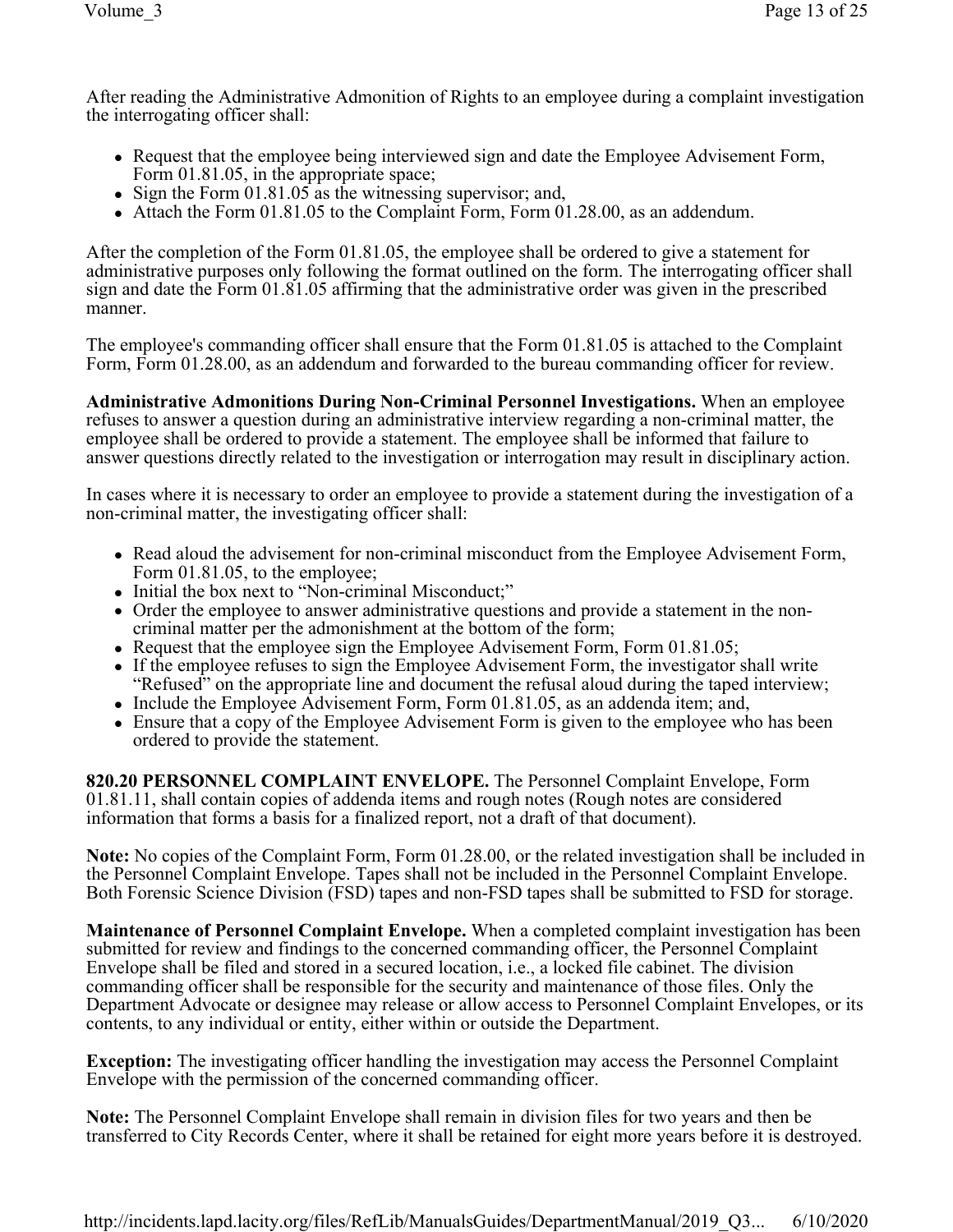**820.25 CLASSIFICATION OF A DISCIPLINARY COMPLAINT**. Disciplinary allegations shall be dispositioned using **only** the following classifications, or one of the Alternate Dispositions described below:

- **Unfounded:** When the investigation indicates the act complained of did not occur;
- **Exonerated:** When the investigation indicates the act occurred but that the act was justified, lawful, and proper;
- **Not Resolved:** When the investigation discloses insufficient evidence to prove or disprove clearly the allegations made;
- **Sustained:** When the investigation discloses that the act complained of did occur and constitutes misconduct; or,
- Sustained-No Penalty: The investigation supports sustaining the allegation; however, "No Penalty" is the appropriate disposition. In all cases, appropriate corrective action shall be taken which may involve, but is not limited to, counseling, training or action other than formal discipline.
- Insufficient Evidence to Adjudicate The investigation could not be thoroughly or properly investigated. This may be caused by a lack of cooperation by the complainant and/or witnesses, or the absence of a critical interview which was necessary to proceed with the investigation, and/or the available physical evidence or witnesses' statements are insufficient to adjudicate the complaint.
- **Withdrawn by the Chief of Police (IAG use only)** The Chief of Police may withdraw the allegation(s) (generally sustained) or charge(s) in the best interest of the Department when:
	- ¡ On the advice of the City Attorney, imposing discipline is legally prohibited, or would subject the Department to civil liability; or,
	- ¡ In the interest of justice and/or fairness, the allegation would be better adjudicated outside the Department, e.g., by a court of competent jurisdiction, or the alleged act is minor misconduct and/or significant time has passed; or,
	- ¡ Evidence used to sustain a charge is unavailable or has been lost, stolen or destroyed; and,
	- $\circ$  Other articulable reasons.

The rationale for withdrawal of an allegation shall be articulated in writing and included in the "Recommendation" portion of the letter of transmittal for Category I and II investigations or included in the "Adjudication Rationale" for Category III investigations. Such requests will be evaluated by the Review and Evaluation Section, IAG. If the Chief of Police concurs, the allegation should be withdrawn, the allegation shall be re-classified and administratively closed as "Withdrawn by the Chief of Police."

<sup>l</sup> **Duplicate –** When a preliminary investigation of a complaint reveals the incident is the same as another complaint already under investigation (Complaint Form [CF] number assigned), the complaint shall be cross referenced with the master CF number of the investigation which is related to the duplicate. Any additional or new information shall be noted as part of the supervisor's preliminary investigation and forwarded to IAG which will close the duplicate complaint, cross reference the CF number to the master complaint CF number, and forward the additional information to the appropriate investigators.

**Note:** When the complainant of a duplicated complaint is different from the initial complainant, an undated reply letter to the duplicate complainant advising him/her of the duplicate status and the fact that the duplicate investigation would be closed in favor of the master investigation, shall be submitted with the request. Additionally, upon completion of the master CF, a reply letter should be prepared to the complainant on the duplicate CF advising him/her of the adjudication.

**• Other Judicial Review** (For Internal Affairs Use only) – This classification was implemented to address two types of complaints.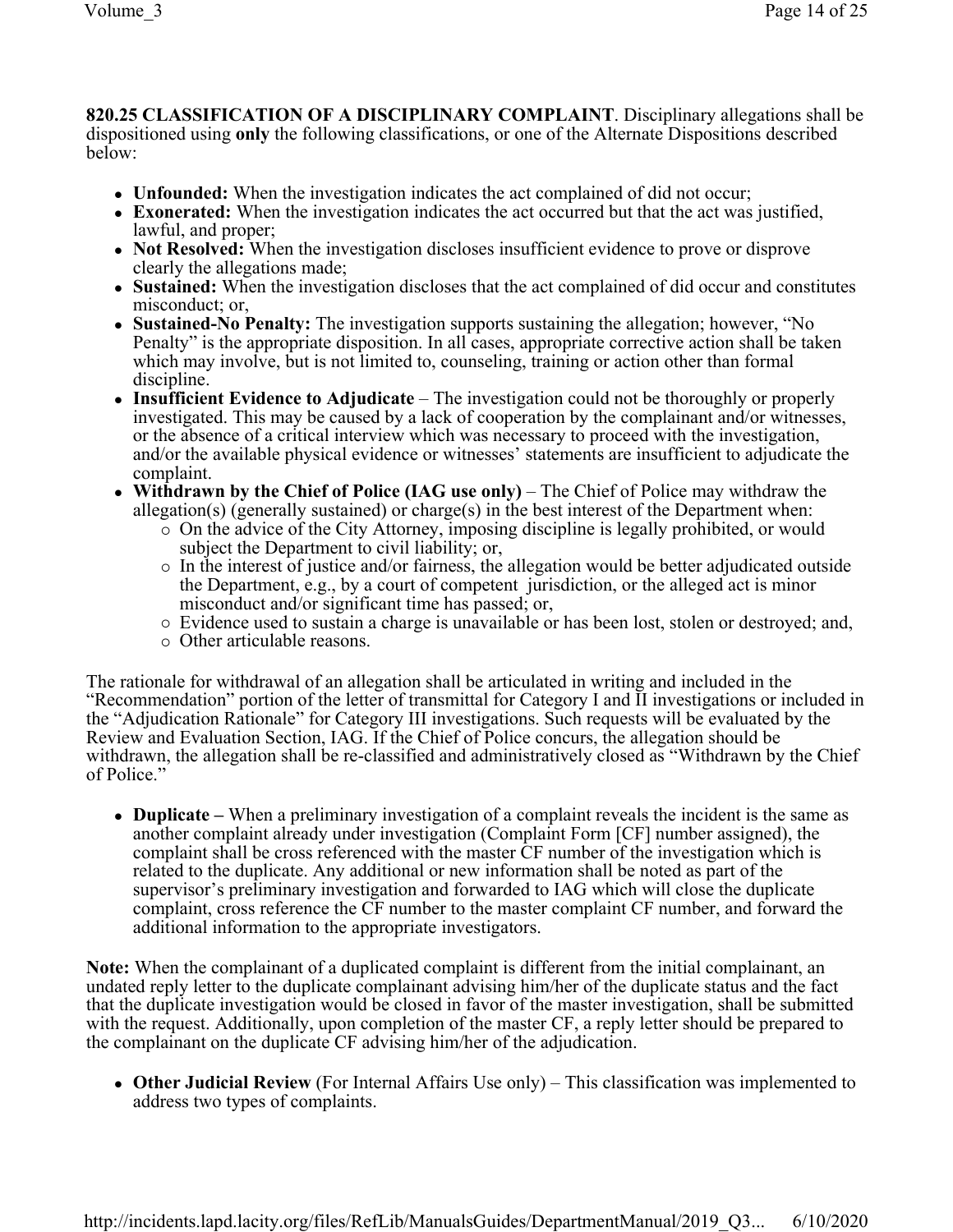- ¡ **CIVIL MATTERS INVESTIGATION/ADJUDICATION**. Other Judicial Review may be used to adjudicate personnel complaints only if the accused employee's position does not play a role in the alleged actions. Matters involving these issues include:
	- Violations of restraining orders;
	- Child custody/support disputes; and,
	- Other non-duty related civil disputes.

### ¡ **POST-CONVICTION COMPLAINTS-CRIMINAL MATTERS**

**INVESTIGATION/ADJUDICATION**. The use of OJR as complaint adjudication is no longer appropriate in matters raised by complainants who have been convicted of a crime or crimes, when those matters have been previously addressed in a judicial proceeding unless:

<sup>n</sup> The complainant alleges employee misconduct in the scope of his or her duties that was previously addressed in a civil court proceeding.

**Exception:** The Other Judicial Review (OJR) shall **not** be used to investigate a Claim for Damage.

A form has been developed for complaints that may be classified as *Other Judicial Review.* The form addresses civil matters (Other Judicial Review – Civil Matters Investigation/Adjudication, Form 01.28.03). Such investigations would include a Form 01.28.00, containing an allegation in which the complainant claimed a conviction in court was the result of a false arrest, falsified evidence, reports, testimony, etc., or an allegation that an employee may have violated a civil court order. If an OJR form can be completed for required criteria, including listing all pertinent information on the back side of the OJR form, the OJR form can be attached to the respective Form 01.28.00, and the adjudication completed using the adjudication sections provided on the Form 01.28.00. Tape numbers of persons interviewed, such as the prosecutor, shall be recorded on the OJR forms.

If, while completing the OJR form, the investigating officer is directed to "**…not use this form,**" the investigation shall be completed on the Complaint Form, Form 01.28.00.

**820.30 NOTICE OF PROPOSED DISCIPLINARY ACTION.** In cases that allege serious misconduct by a permanent employee (i.e., one who has completed entry-level employment probation), the employee's commanding officer shall use the Complaint Adjudication Form, Form 01.28.05, to notify the employee of the proposed charges.

**Note:** Misconduct is deemed to be "serious" when the commanding officer recommends:

- For Sworn Personnel: That the matter be adjudicated by a Board of Rights or that the employee be suspended.
- For Civilian Personnel: That the employee be discharged or suspended.

**Procedure.** A commanding officer shall, in cases of serious misconduct:

- Advise the employee of the right to representation prior to discussing the matter;
- Advise the employee of the specific penalty recommended by the commanding officer;
- Give the employee a copy of all investigative material upon which the proposed disciplinary action is based, unless the employee waives the right to receive the material;
- Give the employee a copy of the commanding officer's letter of transmittal;

**Note:** Nothing shall be added to the narrative portion of the transmittal that does not appear on the copy given to the employee.

• Provide civilian employees with any documents reflecting prior disciplinary action or substandard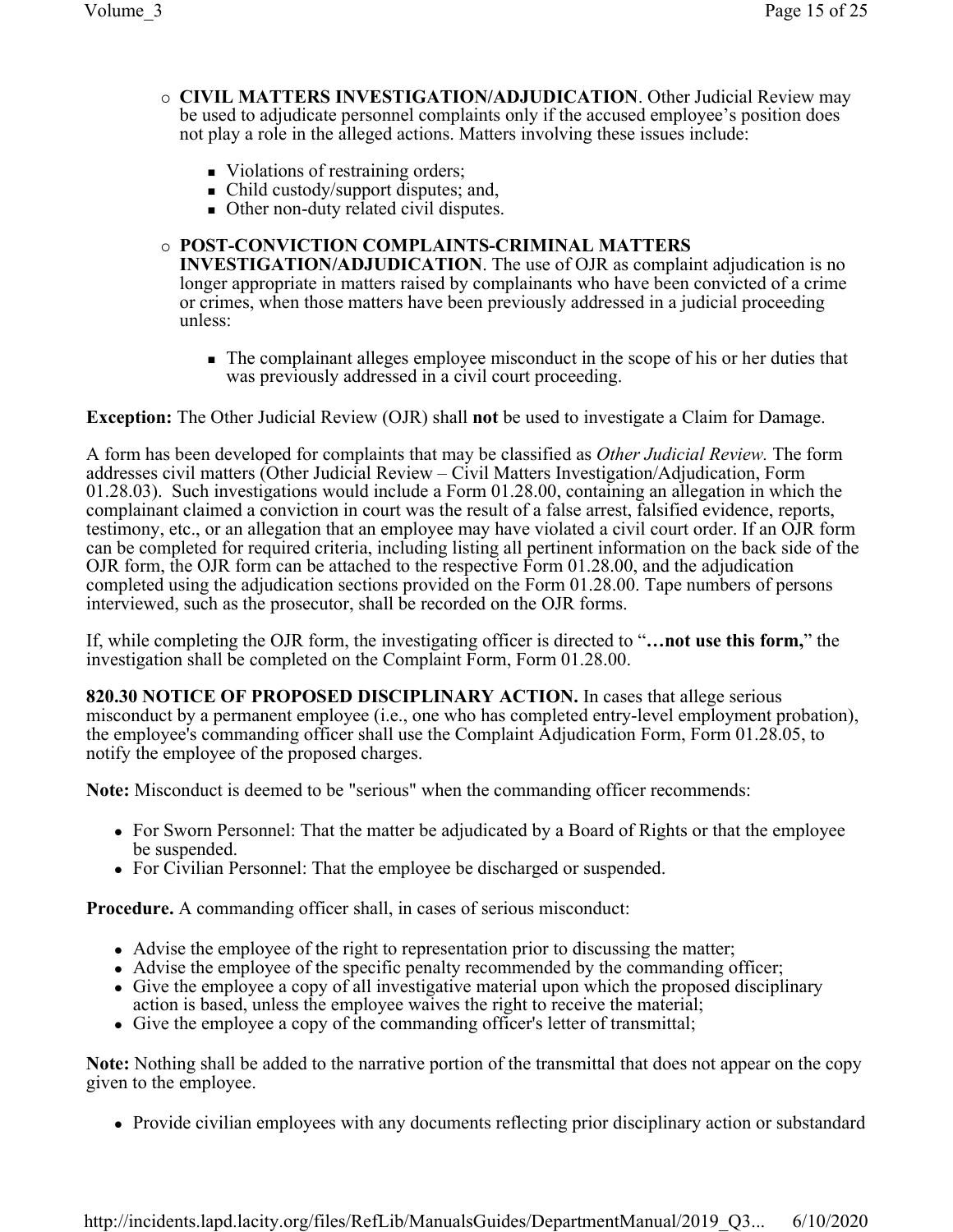performance if the prior action or performance will affect the severity of the punishment;

- Ensure the employee initials the appropriate boxes on the Complaint Adjudication Form, Form 01.28.05, which indicates the employee acknowledges receipt of pertinent materials; and,
- Notify the employee that any response, either oral or in writing, to the proposed disciplinary action must be made within a reasonable time. Any written response from the employee shall be attached to the completed investigative report.

**Exception:** The above procedures need not be followed in emergency situations. An emergency situation is one in which the continued presence of the accused employees on active-duty status may be potentially harmful to themselves, their fellow employees, or the public, **or** a situation in which the failure of accused employees to participate in the procedure is beyond their commanding officer's control. In these circumstances, the Commanding Officer, Internal Affairs Group, shall be notified without delay.

**822. EMPLOYEE REVIEW OF INVESTIGATION.** When a complaint investigation results in a recommended classification that will be recorded on an employee's TEAMS II report, the employee against whom the complaint was made shall be afforded the opportunity to review and respond to the completed investigation. Currently, those classifications are: Sustained (with a penalty of reprimand or less), Sustained-no penalty, Not Resolved, Exonerated, or Unfounded.

**Commanding Officer's Responsibility.** The commanding officer of the employee against whom the allegation was made shall:

- $\bullet$  Ensure that a Complaint Adjudication Form, Form 01.28.05, is completed for each employee who was the subject of a complaint investigation, wherein the disposition of the allegation(s) falls within one of the above categories;
- Notify the employee of the recommended disposition of the allegations contained in the complaint;
- Advise the employee that he or she has the right to review and to respond in writing to the completed complaint including the commanding officer's letter of transmittal;

**Note:** This review procedure provides for employees' responses to **completed** investigations. Commanding officers are not relieved of the responsibility to further investigate relevant issues raised by employees during the investigation or when they are advising an employee of the disposition, when the resolution of such issues would materially affect the disposition of a complaint.

- Provide the employee with a copy of the complaint;
- Advise the employee that complaint investigation documents are confidential;
- Advise the employee that he or she has 30 calendar days to submit a written response which will be forwarded through the review process and filed with the complaint investigation at Internal Affairs Group (IAG) for other than sustained cases, and in his or her Department personnel package for sustained cases;
- Have the employee initial the appropriate boxes on the Complaint Adjudication Form;
- If the employee has initialed that he or she does not intend to submit a written response, immediately forward the Complaint Adjudication Form with the complaint through the chain of command. It is not necessary to complete the "CO's Response to Employee" section;
- If the employee has initialed that a written response will be submitted, complete the employee acknowledgement and signature section on the reverse side of the Complaint Adjudication Form and retain it along with the complaint investigation pending receipt of the employee's response or expiration of the 30 day response period; and,

**Exception:** If a complaint has a statute of limitations that will expire within six weeks, the employee acknowledgement and signature section of the Complaint Adjudication Form shall be completed and a copy immediately forwarded with the complaint through the chain of command. The original Complaint Adjudication Form shall be forwarded with the employee's response to Internal Affairs Group to be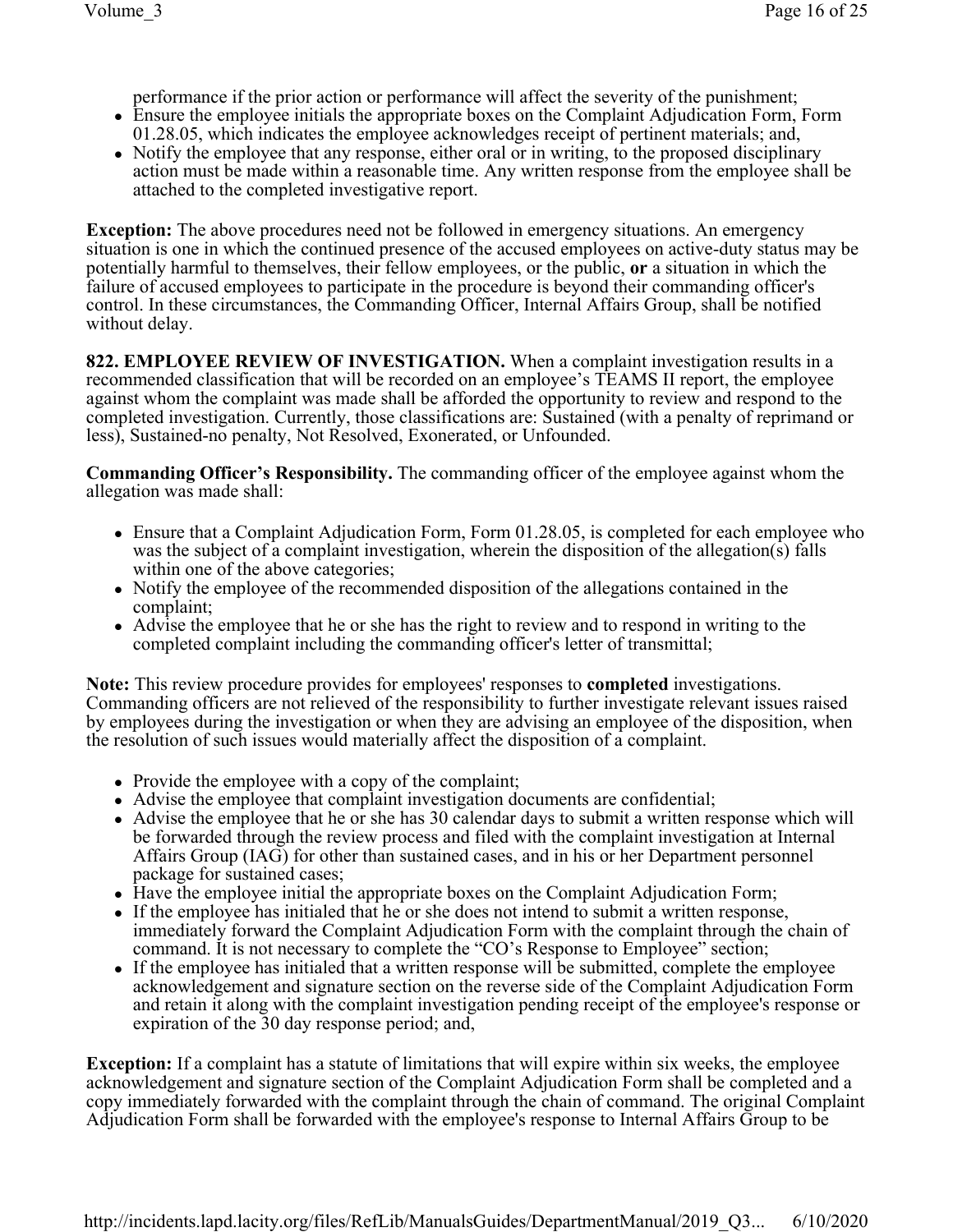filed with the associated complaint investigation.

• Upon receipt of the employee's response, and in no case later than the end of the 30 day response period, complete the "CO's Response to Employee" and the "Adjudication Summary" sections of the Complaint Adjudication Form and forward the original with the complaint investigation and the employee's response, if any, through the chain of command.

**Employee's Responsibility.** Employees who desire to respond to the findings of a completed complaint investigation shall document their response on an Employee's Report, Form 15.07.00, and submit it to their commanding officer within 30 calendar days of service of the Complaint Adjudication Form.

**Reserve Officer Discipline.** An accused reserve officer shall be presented with a copy of a completed complaint investigation and allowed to respond to the commanding officer verbally or in writing. For complaints other than sustained, the reserve officer shall have 30 days to respond. In cases of sustained complaints, a reserve officer shall have 3-5 days to respond, at which time the complaint investigation shall be sent to the Chief of Police for final endorsement with the reserve officer's response attached.

**Note:** This provision should in no way be construed to imply a property right for reserve officers.

Once a final determination has been made by the Chief of Police, commanding officers shall follow disciplinary procedures for reserve officers as outlined in Manual Section 3/870.50.

**822.05 NEED FOR ADDITIONAL INVESTIGATION.** If the commanding officer determines that additional investigation is necessary as a result of an employee's response, such investigation shall normally be conducted by the investigative unit that conducted the original investigation. Upon completion of an additional investigation, the employee's commanding officer shall:

- Re-interview the accused employee and advise the employee of the results of the additional investigation;
- Allow the employee to review any new investigative material; and,
- Allow the employee to respond orally or in writing to the findings of the additional investigation.

**824. COMPLETION OF COMPLAINT INVESTIGATION.** It is the goal of the Department to complete most complaint investigations within five months of the Complaint Form being received by Internal Affairs Group (IAG). Notwithstanding that goal, all efforts should be undertaken to ensure the entire complaint process is completed within the limitations established by state law and the City Charter.

For Internal Affairs' cases, the investigation completion date shall be the date on the IAG, Administrative Records Section-Communication Slip, which is the date the investigation was completed as documented on the Internal Affairs In-Flight Tracking Log. For chain-of-command cases, the completion date shall be the date the investigating officer submits the completed investigation for commanding officer adjudication and shall be documented at the top of the first page of the investigation. If the investigation is returned to the investigating officer for additional work/investigation, then the completion date will be the date on the subsequent IAG Communication Slip or on the supplemental investigation for chain of command investigations. The complaint completion dates shall be documented in the box at the top of the Complaint Adjudication Form, Form 01.28.05.

**825. ADJUDICATING THE COMPLAINT AND SKELLY RESPONSIBILITY.** As a general rule, the commanding officer who managed the employee at the time of the occurrence shall adjudicate the complaint.

**Exception:** When an unusual length of time has passed between the date of occurrence and the date reported, Internal Affairs Group (IAG) may assign investigative and adjudicative responsibility to the accused officer's current commanding officer.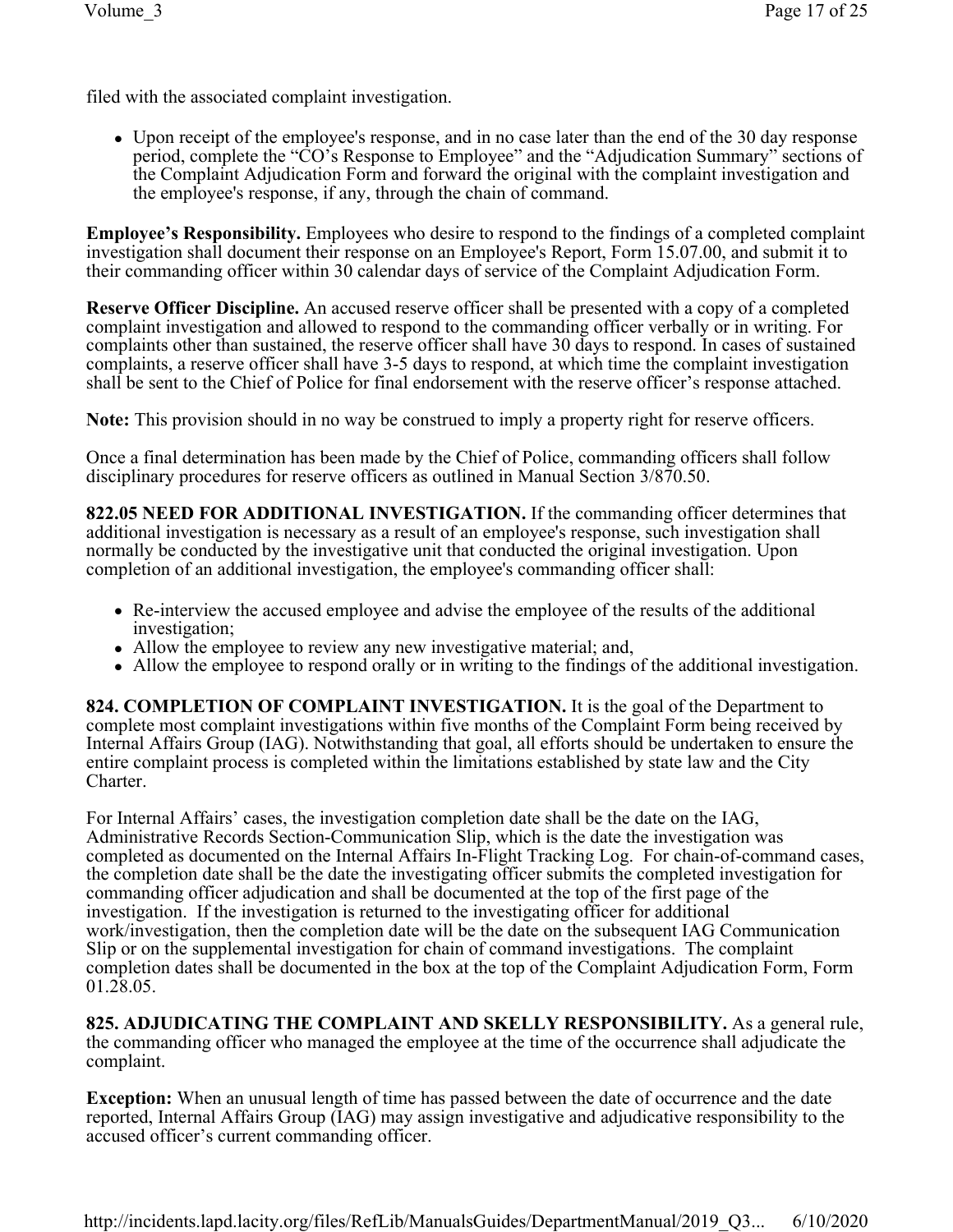Where several employees from different commands were involved, the commanding officer of the primary employee, or where no primary employee could be identified, the commanding officer where the incident occurred, shall be responsible for the adjudication, preparation of the Letter of Transmittal, and Skelly process. If the incident occurred outside the City jurisdiction or the officer was transferred, adjudication responsibility shall be assigned to the appropriate commanding officer by IAG. It is the intent of this section to provide consistent adjudication and Skelly processes to all involved personnel. Therefore, whenever possible, the adjudication and Skelly of all accused personnel should be done by one commanding officer.

**Note:** Assistance with multiple Skellys may be accomplished at the request of the adjudicating commanding officer, with the concurrence of the employee's current commanding officer, as long as the employee's current commanding officer can comfortably address the Letter of Transmittal issues. The adjudicating commanding officer shall maintain responsibility for responding to the employee's Skelly response (if any) and forwarding the entire investigation, Letter of Transmittal, Skelly(s), and Skelly response(s) to IAG via his/her bureau.

The report shall be forwarded through channels to the Commanding Officer, Internal Affairs Group, immediately upon expiration of the Skelly response period or upon acknowledgement by the accused officer that no Skelly response will be made.

The involved employee's commanding officer shall notify the employee every 30 days of the status of the investigation.

**825.05 COMPLAINT – ADDITIONAL DOCUMENTS REQUIRED.** For all complaints in which a specific employee is accused of misconduct, the employee's complete TEAMS II report and Personal and Work History Summary, Form 1.06.0, shall be forwarded with the completed investigation for the purpose of the commanding officer's review during the adjudication process. Additionally, the Personal and Work History Summary, Form 1.06.0, and/or the Personal and Work History Continuation, Form 1.06.03, shall be forwarded with any FTA, FTQ, or PTC investigation when the histories show any prior FTA, FTQ, or PTC. Neither the TEAMS II nor the Personal and Work History Summary shall be included or listed as addenda to the investigations.

**825.10 PENALTIES FOR SUSTAINED COMPLAINTS.** When a Disciplinary complaint is sustained, the employee's commanding officer may recommend any of the following penalties:

### **For sworn personnel**:

- No Penalty;
- Admonishment;
- Official reprimand (to be used for acts of misconduct for which no other penalty is appropriate);
- Suspension;
- Board of Rights;
- Demotion;
- Suspension and Demotion; or,
- Termination on probation.

#### **For civilian personnel**:

- Admonishment;
- Official reprimand (to be used for acts of misconduct for which no other penalty is appropriate);
- Suspension;
- Discharge; or,
- Termination on probation.

**Admonishment.** When it is determined that a penalty of an admonishment is appropriate, the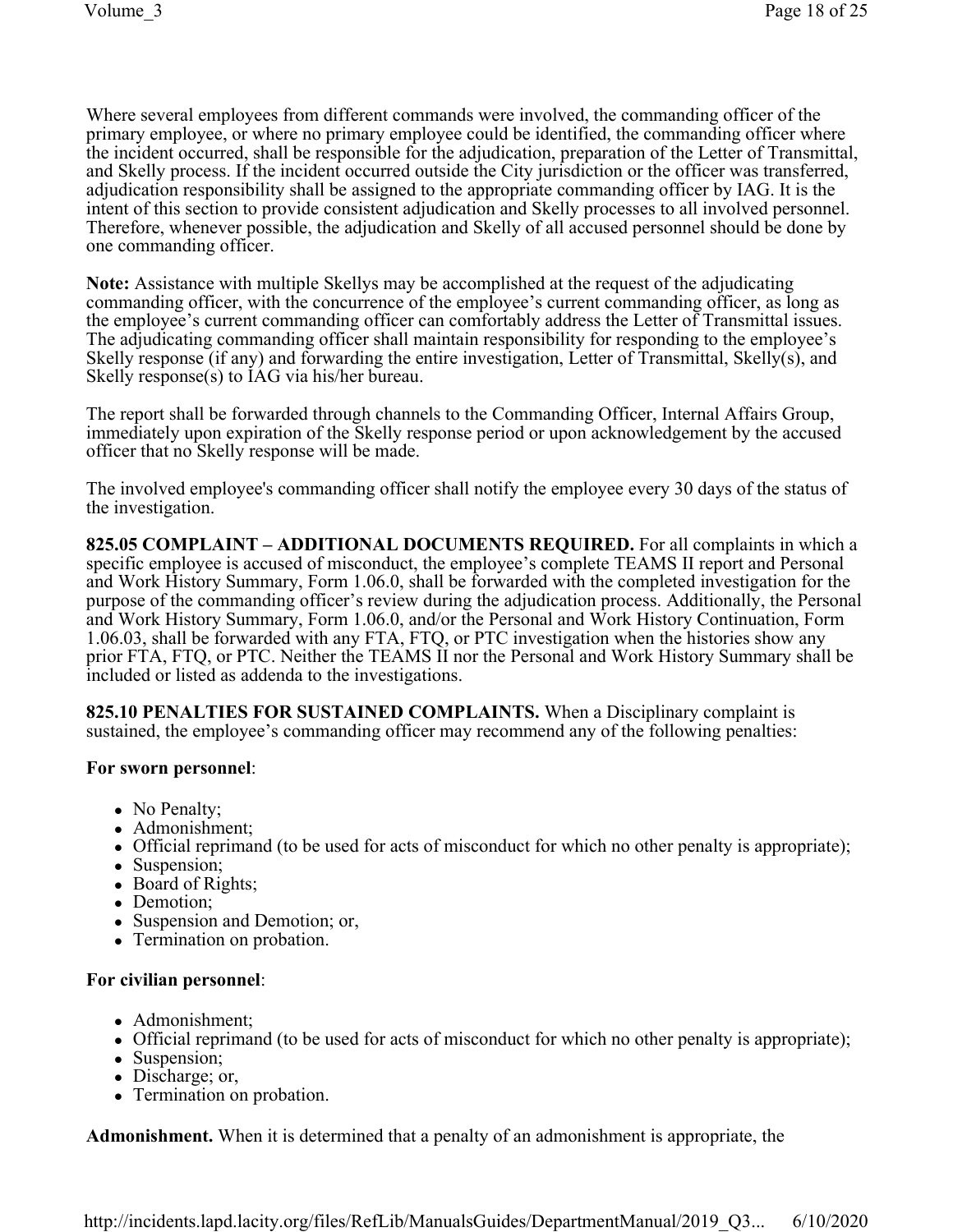employee's commanding officer will administer discipline. Sustained complaints for which discipline may be administered by commanding officers include, but are not limited to, the following:

- Failure to qualify;
- Failure to appear in court at time subpoenaed;
- Failure to appear for scheduled medical examination;
- Tardiness;
- Uniform Defects;
- Minor mishandling of equipment;
- Violation of divisional orders of an internal nature;
- Violation of standard operating procedures of an internal nature; and,
- Minor misconduct from sources outside the Department.

When a commanding officer determines that it is appropriate for an employee of his/her command to receive a penalty not to exceed an admonishment, he/she shall cause any recommended corrective action to be taken.

**Note:** A commanding officer may cause other appropriate action, such as medical examination, professional counseling, or assistance to be taken. Such action may also be initiated on other than sustained complaints.

When an employee does not accept the recommendation of the commanding officer, the commanding officer shall include, in the disposition portion of the Form 01.28.00, the fact that the employee refused the recommended penalty and the reason(s) the employee gave for such refusal.

**825.20 EVALUATING WITNESS CREDIBILITY.** In adjudicating a complaint, Department managers (the rank of captain or above) are responsible for assessing the believability and credibility of witnesses in accordance with the standards established in the IAG functional manual, *Management Guide to Discipline*; specifically, principles adopted from the "California Jury Instruction Code." Managers may consider anything that has a tendency, within reason, to prove or disprove the truthfulness of a witness. In making those determinations, the Department shall employ the following standards:

- Consideration of the history of complaint investigations and disciplinary records of both an accused employee and an employee witness, where relevant and appropriate;
- Consideration of the criminal histories of civilian complainants and witnesses, where relevant and appropriate;
- No automatic preference shall be given to a Department employee's statement over the statement of any other witness, including the complainant;
- There shall be no automatic judgment that insufficient information exists to make a credibility determination when the primary evidence amounts to conflicting statements of the accused employee and the complainant; and,
- A familial or social relationship with a victim or the employee shall not automatically render a witness statement as biased or untruthful. However, the fact that such a relationship exists may be noted.

**825.30 NOTIFICATION OF INVESTIGATION RESULTS TO COMPLAINANT-COMMANDING OFFICER'S RESPONSIBILITY.** Commanding officers adjudicating complaints shall prepare an undated reply letter on Department letterhead addressed to the complainant.

**Reply Letter to Complainant.** The reply letter shall, at a minimum, include:

- The Complaint Form (CF) number, placed in the right quadrant of the letterhead under the Department's return address;
- The date of occurrence, or the date the complaint was reported to the Department;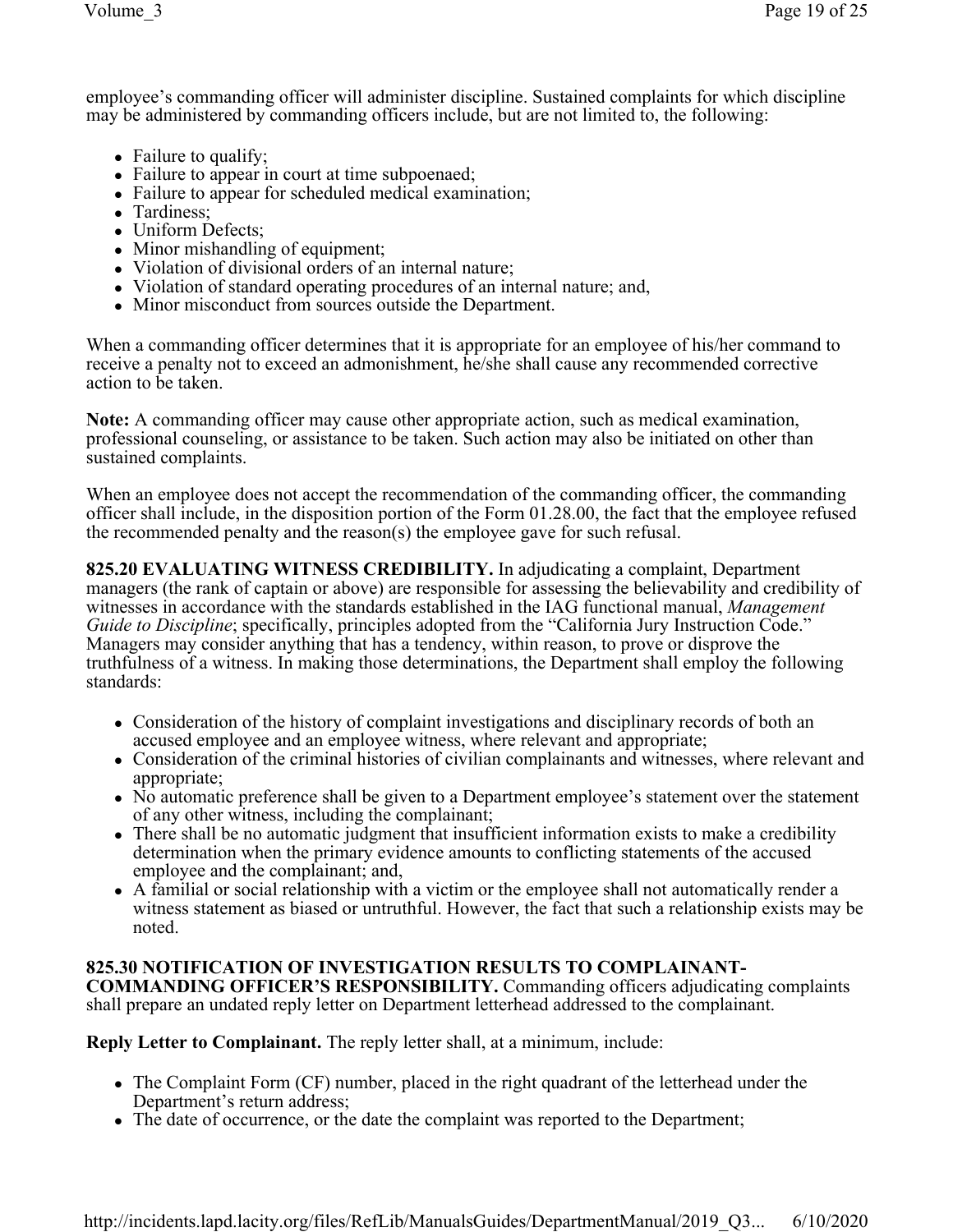- The general nature of the complaint and/or allegations(s);
- The resolution and disposition of the complaint and/or allegations;
- The general acknowledgement that appropriate discipline was imposed, without indicating the specific penalty, when an allegation was sustained;
- Reference to the Office of the Inspector General's role, address, telephone and fax numbers, and website address; and,
- <sup>l</sup> The name and phone number of the commanding officer who adjudicated the complaint.

The Department reply letter should not be dated. Administrative Investigation Division (AID), Internal Affairs Group, will add the date when the letter is mailed, following final adjudication of the complaint.

Generally, the Department reply letter should not include the names of the accused employees. Provisions of State law preclude the unnecessary release of employee information regarding personnel matters.

**Note:** Inquiries regarding the appropriate content of a reply letter should be directed to AID, IAG.

The specific requirements for the reply letter should not be construed to restrict commanding officers from customizing the reply to address specific issues.

**Status Update Correspondence.** When the investigation phase of a complaint has not been completed, the status update correspondence shall be mailed to the complainant within one week of the five-month anniversary of reporting the complaint to the Department. One copy of the status update correspondence shall be forwarded to the Administrative Records Unit, IAG, and another maintained in the case folder and forwarded with the case folder at the conclusion of the investigation.

Status update correspondence shall include the following information:

- The date of correspondence;
- $\bullet$  The CF number;
- The date of occurrence or the date the complaint was reported to the Department;
- A brief explanation of the status of the investigation; and,
- $\bullet$  The name of the investigation officer(s) and his/her office telephone number.

**826. OFFICIAL REPRIMAND - EXECUTION OF ORDER.** When commanding officers receive a written order of reprimand for an employee of their command from the Chief of Police, they shall:

- Read the reprimand to the employee;
- Give the original copy of the order to the employee; and,
- Require the employee to sign the copy of the order.

**828. FALSE AND MISLEADING STATEMENTS.** It is a violation of Department Policy for any employee to make a false statement or a misleading statement as defined in this section. Any violation of this standard constitutes misconduct, which may lead to disciplinary action up to and including termination.

**False Statement – Defined.** A false statement is **any** manner of communication, including, but not limited to oral, written and electronic, which a Department employee makes when he or she knew or should have known the statement was false at the time it was made or the employee fails to correct the statement upon learning of its falsity.

**Misleading Statement – Defined.** A misleading statement is **any** manner of communication, including but not limited to oral, written and electronic, which a Department employee makes when he or she:

• Provides information in an inaccurate context;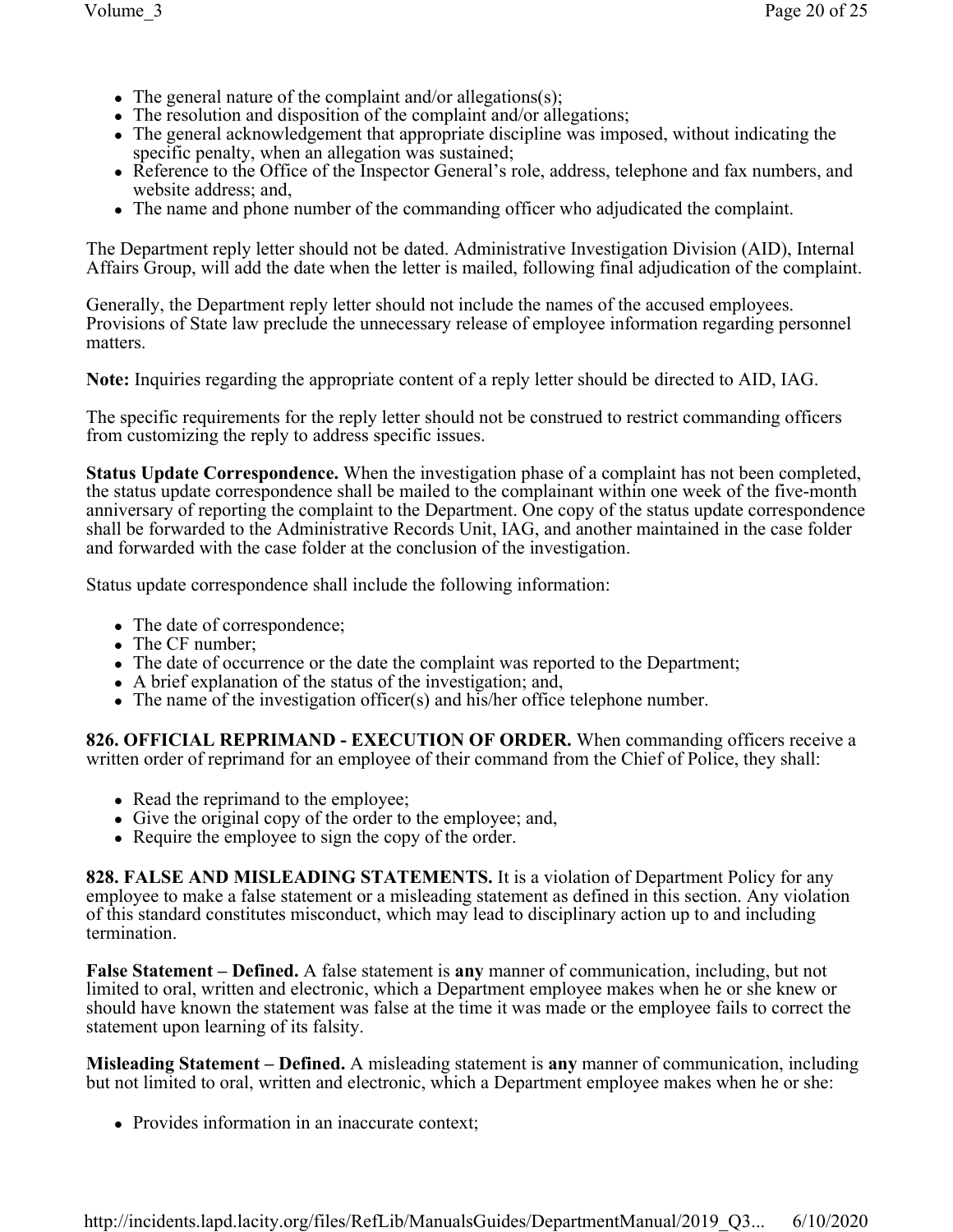- Provides information designed to lead the investigator or another astray or misdirect others;
- Intentionally withholds information which is known or reasonably believed to be relevant; or,
- Intentionally fails to provide a complete or accurate account of matters which are known to the employee.

Providing partial truth about an incident does not satisfy an employee's obligation for truthfulness when relevant information has been deliberately left out. Further, an employee who becomes aware that a statement has been misunderstood or misrepresented has an obligation to correct the misunderstanding or misrepresentation. Failure to do so may create an inference that the employee made the statement with the intention to mislead.

A "false statement" or a "misleading statement" constitutes misconduct when:

- It is made while carrying out an employee's duties;
- It results from actions incidental to an employee's duties;
- It is made while conducting a criminal or administrative investigation, even if the investigation is preliminary in nature; or,
- It is made by an off-duty employee arising from a circumstance in which the employee's occupation as a Department employee is a factor.

**Exception:** False and misleading statements allowed by law, including those made for investigative purposes such as those required to conduct an undercover investigation, are **not** considered to be misconduct and therefore do not fall within these categories.

**829. MISCONDUCT NOT BASED ON ORIGINAL COMPLAINT.** When a complaint neither based on nor directly related to the original complaint, is "sustained" and the classification of the original complaint is other than "sustained," a new Complaint Form, Form 01.28.00, shall be prepared recording the new allegations and investigative results. When the original complaint is "sustained," the new allegations shall be recorded as separate charges on the original complaint.

# **830. COMPLAINTS INVOLVING A USE OF FORCE.**

**830.05 COMPLAINT UNRELATED TO A NON - CATEGORICAL USE OF FORCE.** When a complaint is unrelated to a Non-Categorical use of force, a Complaint Form, Form 01.28.00, shall be initiated immediately (e.g., an arrestee who alleges improper comments by officers transporting him/her to the station from the scene of use of force).

**830.10 COMPLAINT RELATED TO A NON - CATEGORICAL USE OF FORCE.** When a complaint is related to a Non-Categorical Use of Force (NCUOF), the investigating supervisor shall notify his or her watch commander or officer in charge (OIC) immediately. The watch commander or OIC shall assess the incident and determine if immediate notification to Internal Affairs Group (IAG) is required.

Consistent with policy, a public complaint shall be accepted from any source, including the subject of the use of force. If IAG does not respond and assume responsibility for investigating the incident as a personnel complaint, the supervisor shall complete a (public) Complaint Form, Form 01.28.00, in addition to the use of force investigation report. However, where a subject of force does not request to make a public complaint (i.e., unauthorized or excessive force) and there is no independent evidence of misconduct related to the force, any statements that materially differ, shall be addressed within the NCUOF investigation as a Level I investigation. Any separate allegations of misconduct unrelated to the NCUOF (e.g., biased policing discourtesy, unlawful search) shall be documented in a personnel complaint consistent with current policy. A complaint unrelated to unauthorized or excessive force does not require a reclassification of a Level II use of force investigation to a Level I.

**Note:** Versions of events that differ from one another do not necessarily amount to an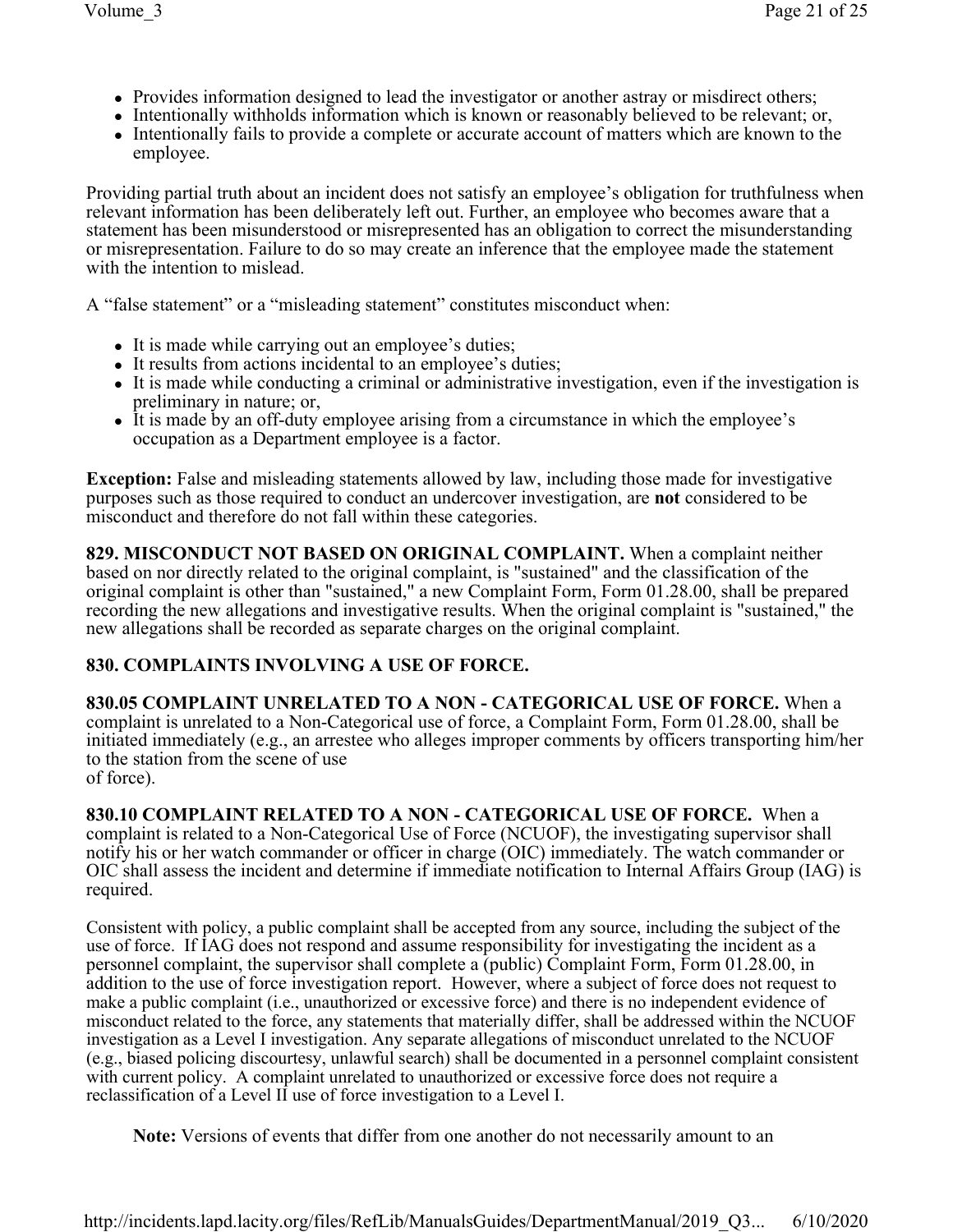allegation of misconduct for purposes of determining preliminary investigative responsibility. In such cases, the supervisor should conduct a thorough use of force investigation and document the conflicting statements in accordance with NCUOF reporting guidelines.

Neither out-of-policy recommendations nor out-of-policy findings for the use of force automatically require a personnel complaint. Supervisors shall ensure the findings outcome is consistent with Department Manual Section 3/793, Adjudicating a Non-Categorical Use of Force Incident.

#### **830.15 RECLASSIFICATION OF A LEVEL II USE OF FORCE INVESTIGATION TO A**

LEVEL I. When a public personnel complaint is generated (i.e., unauthorized or excessive force) prior to the final adjudication of a Level II Use of Force (UOF) incident by Critical Incident Review Division (CIRD), including complaints related to civil litigation, regardless of the source of the complaint, the Level II UOF investigation shall be redirected to the original investigating entity and reclassified as a Level I, consistent with Department Manual Section 4/245.11, Non-Categorical Use of Force Reporting Levels. Reclassification should be completed as soon as possible and can be directed by the commanding officer of the respective Area or bureau. In such cases, the investigating entity shall make every effort to complete a Level I investigation in accordance with Department Manual Section 4/245.11.

**Note:** When possible, all allegations of misconduct related to the same Non-Categorical Use of Force incident should be added to the original public personnel complaint. The investigating entity shall ensure the completed investigation is routed to the concerned Area/division commanding officer for adjudication.

#### **831. DISPOSITION OF COMPLAINTS**.

**831.05 ADMINISTERING DISCIPLINARY ACTION.** Disciplinary action shall be administered by the Chief of Police, or the designee of the Chief of Police, in cases other than those in which discipline is administered by the concerned employee's commanding officer. The commanding officer may administer discipline when the penalty of admonishment is appropriate, and the case does not involve the discharge of a firearm by a Department employee. In cases involving the discharge of firearms, where the approved penalty is divisional admonishment, the employee's commanding officer will administer discipline.

**831.10 LETTER OF TRANSMITTAL.** The Letter of Transmittal (LOT) shall be written using either the Short Form or the standard LOT formats, with the appropriate classification(s) used for misconduct allegations. Commanding officers shall familiarize themselves with the criteria for each classification and ensure LOTs are written to sufficiently address all allegations of misconduct raised by the complaintant(s) and support the recommended classifications and penalty.

**Note**: Non-Disciplinary complaints **do not** require an LOT. In order to comply with California Penal Code (CPC) Section 832.5, which prohibits inclusion into an officer's personnel record for any portion of a **public** complaint determined to be "frivolous, unfounded, or exonerated," LOTs shall be prepared in the following manner:

- $\bullet$  When an LOT contains sustained allegations, the LOT shall be organized as follows: (1) Sustained, and any (2) Not Resolved, followed by a page break, then (3) all other classifications, followed by a page break, followed by the Administrative Insight, etc. In this manner, only a copy of those sections of the LOT discussing **Sustained (or Sustained and Not Resolved)** allegations will be placed into the concerned employee's personnel record; and,
- The original LOT and supporting complaint investigation will be retained at Internal Affairs Group (IAG).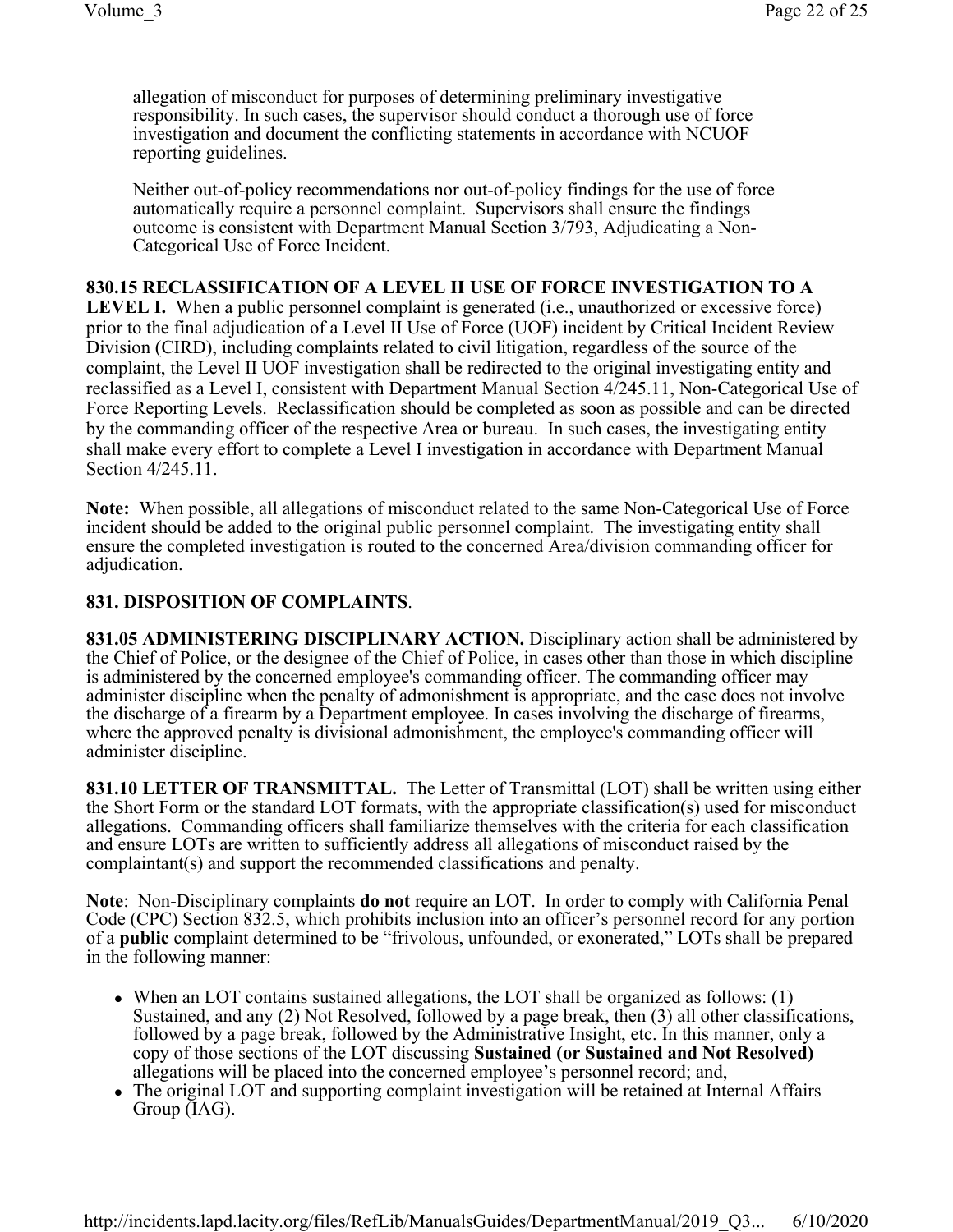The LOT shall contain the following headings:

- Adjudication;
- Allegation;
- Classification;
- Rationale;
- Digital In-Car Video, Body Worn Video, and Other Video or Audio Recordings;
- Employee Development Plan (This is particularly important for complaints with sustained allegations, and may be used for Not Resolved or Insufficient Evidence to Adjudicate, if warranted.);

**Note:** The Employee Development Plan and the sections that follow shall be completed separately for each accused employee and separated from other accused employees to ensure confidentiality of an employee's employment records upon Skelly service.

• Penalty;

**Note:** Penalty rationales shall reference the Penalty Guide and provide an explanation for any deviations.

- Work History Analysis (Not intended to recapitulate the TEAMS II, which is attached for each accused employee. This section is necessary only in cases of Not-Resolved and/or Sustained allegations in order to analyze a pattern of conduct.);
- Work Permit Review;
- Relief from Duty Consideration;
- Actions Taken; and,
- Signature Page (separate page with a signature block for the commanding officer approving the LOT).

**Note:** Refer to the Office of the Chief of Police Notice, Personnel Complaint Letter of Transmittal – Revised, dated September8, 2016, for heading explanations.

**Note:** As a reminder, any Downgrade/Deselection related to the allegations in the LOT is to be requested separately from the LOT in accordance with Manual Section 3/763.55. An LOT shall not include a recommendation for, or any additional information related to, a Downgrade/Deselection.

The LOT for Short Form complaints shall follow immediately after the investigation, using the following headings:

- Allegation;
- Classification;
- Rationale;
- Digital In-Car Video, Body Worn Video, and Other Video or Audio Recordings;
- Employee Development Plan;
- Penalty;
- Work History Analysis; and,
- Action Taken.

In adjudicating a complaint of misconduct, the commanding officer may consider evidence of prior acts, irrespective of whether they were associated with a complaint investigation against the accused and irrespective of the resolution of such complaint, *if relevant to the charges, such as, if tending to prove that the conduct charged is consistent with a pattern of conduct.* Consideration of evidence of prior acts must be clearly articulated in the LOT and copies of evidence of such acts shall be provided to the employee at the time of service of the Complaint Adjudication Form (CAF), Form 01.28.05. If the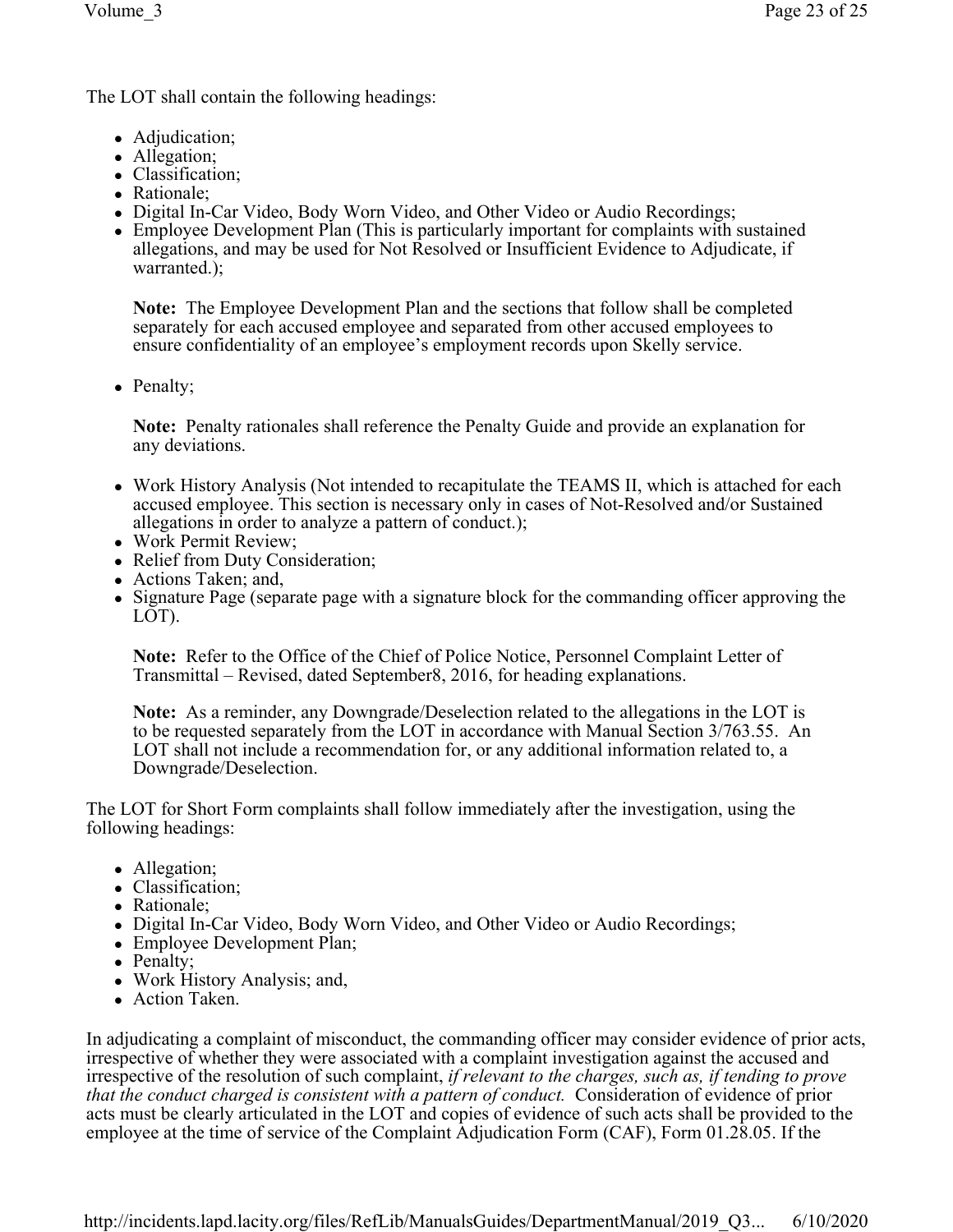evidence of such acts is in a document other than a CAF, it shall be included as part of the addenda. If the evidence of such acts is in a CAF, a copy of the report(s) shall be forwarded with the Complaint Investigation to IAG.

**Note:** Evidence of prior acts may be noted in an Employee Comment Sheet, Form 01.77.00, Notice to Correct Deficiencies, Form Gen 78, Performance Evaluation Report or other documents.

**Disposition of Duplicate Complaint.** An LOT does not need to be completed in order to close a Complaint Investigation when the complaint is a duplicate of one referenced under a different CF number and no new issues of misconduct were raised.

**Exception:** When the complaint is a duplicate of one referenced under a different CF number and the new allegation(s) raised do not appear to require a separate investigation, this fact shall be discussed with the Commanding Officer, IAG, who shall determine whether "*Duplicate"* is an appropriate disposition or if a separate investigation should be conducted.

**Requirement for Approval of Bureau Commanding Officer or Other Reviewing Officer.**  Commanding officers are not required to obtain concurrence of the bureau commanding officer or other reviewing officer for the disposition of a complaint and/or penalty. However, when administering a penalty of an admonishment or less, the concerned commanding officer shall cause the employee to review and sign the CAF. This does not preclude the Chief of Police from making a determination that a more serious penalty is warranted.

**Responsibilities of Bureau Commanding Officer or other Reviewing Officer. Commanding officers or an authorized designee form the accused employee's bureau and/or group,** and the Chief of Staff shall review the investigation, classification, rationale and administrative insight of all complaints completed under their command. The Commanding Officer or authorized designee shall ensure that all allegations raised by the complainant have been identified and addressed and that actions taken, recommendations made, and a response to the complainant were noted and copies of correspondence, other pertinent documents and/or addenda are attached. The reviewer shall endorse by signing the CAF, for each accused employee.

Any comments or recommendations either for approval or disapproval shall be placed under "Military Endorsement Rationale" on the reverse side of the CAF or documented within an Intradepartmental Correspondence, Form 15.02.00 and forwarded to the next level of review.

**832. RECORDATION OF COMPLAINTS.** The record and disposition of all complaints including Unfounded, Exonerated, and Non-Disciplinary complaints shall be maintained and accessible as part of the Department's Training, Evaluation and Management System II (TEAMS II), Complaint Index, Form 01.80.00, or any similar system subsequently developed. The records for all complaints shall be retrievable based on current record retention policy from the date reported, and access to such records shall be through Internal Affairs Group on a case-by-case basis. Access to such complaint records shall be on a right-to-know/need-to-know basis.

**Note:** The office of the Inspector General has full and direct access to Disciplinary and Non- Disciplinary complaint records.

Only Disciplinary complaints in which allegations are Sustained, Not Resolved, or result in a guilty determination at a Board of Rights shall be attributed to the employee's personnel record. All other complaint classifications (including those handled through the Alternative Complaint Resolution process) shall be filtered from view when the employee's record is being reviewed for pending disciplinary adjudication. Not Resolved allegations shall also be filtered from view when the employee's record is being reviewed for the following:

• Promotions: